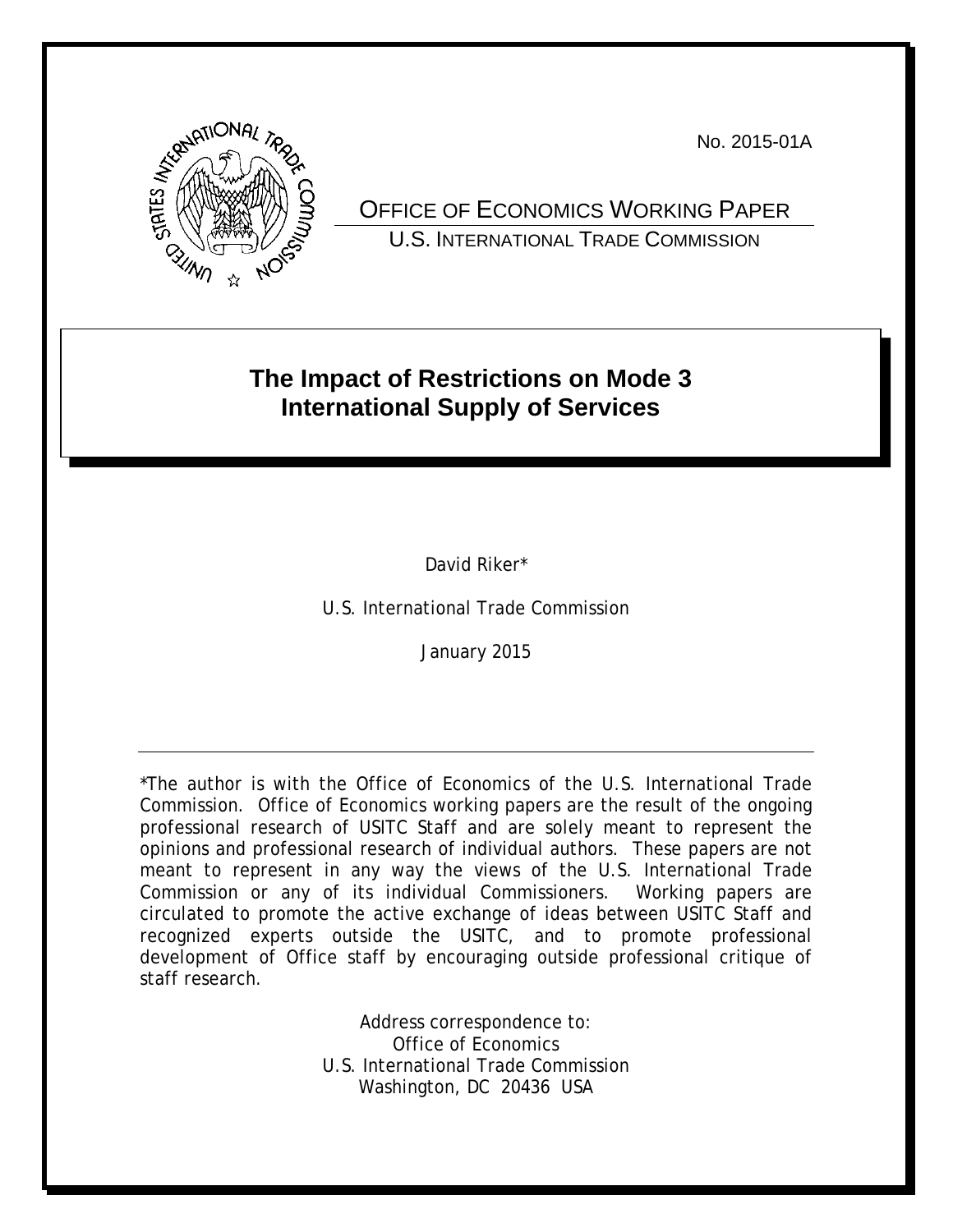## **The Impact of Restrictions on Mode 3 International Supply of Services**

David Riker<sup>[1](#page-1-0)</sup>

U.S. International Trade Commission, Office of Economics

January 21, 2015

## **Abstract**

l

We estimate an econometric model that links the value of U.S. foreign affiliate sales of services in 46 countries to World Bank measures of mode 3 services trade restrictions. The econometric analysis indicates that eliminating existing restrictions on mode 3 supply would increase foreign affiliate sales by 73.72 percent on average across the countries, while eliminating existing restrictions on mode 1 supply would reduce foreign affiliate sales of services by 24.19 percent on average, due to switching between the two modes of international supply.

Keywords: Foreign Affiliate Sales, Services Trade Restrictions, Econometric Analysis

JEL Codes: F23, F13, F14, F12

<span id="page-1-0"></span><sup>1</sup> This working paper is the result of ongoing professional research of ITC Staff and is solely meant to represent the opinions and professional research of the author. It is not meant to represent in any way the views of the U.S. International Trade Commission or any of its individual Commissioners. I am grateful to Martha Lawless for useful suggestions and critiques as this project developed. Please address any correspondence to David.Riker@usitc.gov.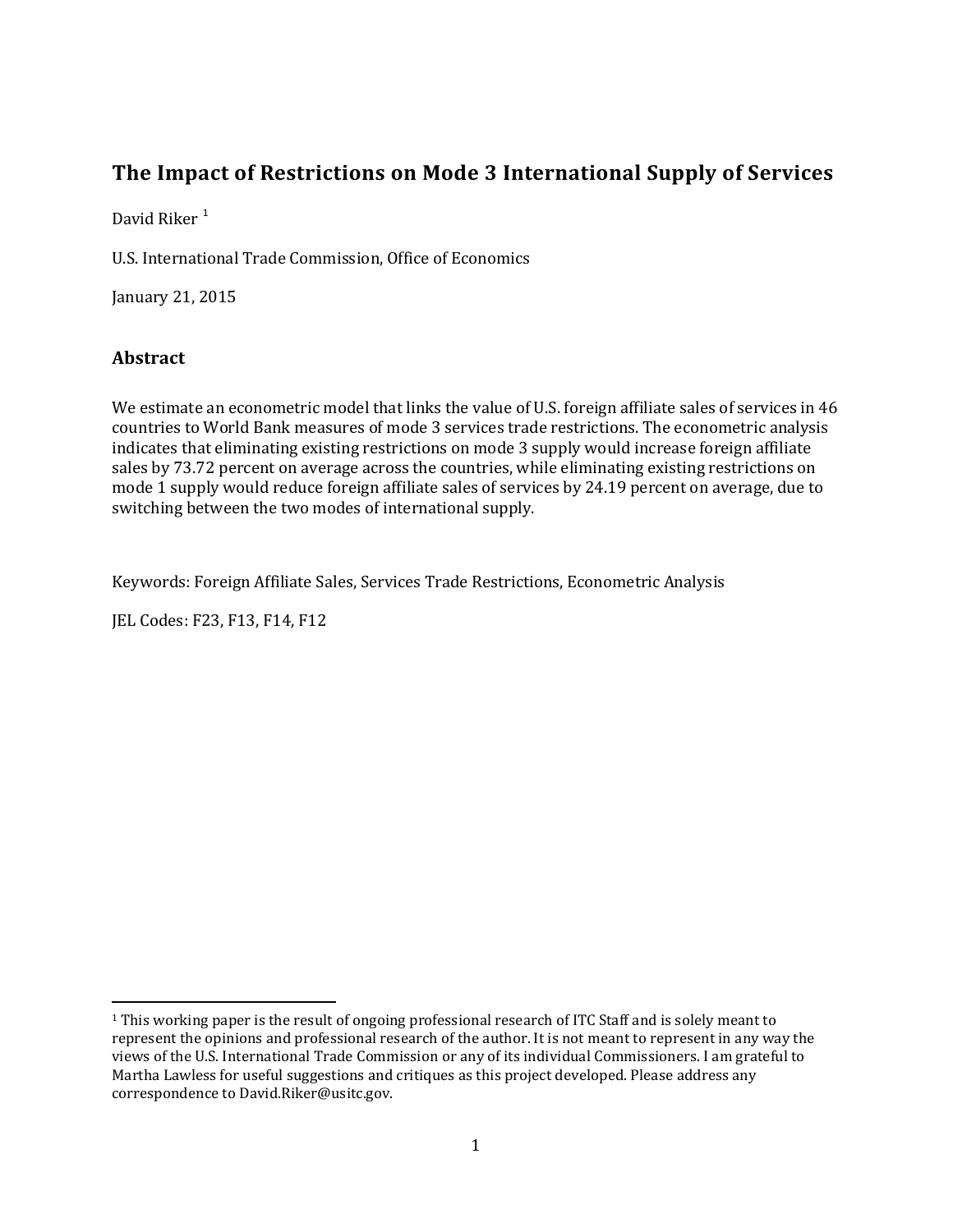### **1. Introduction**

 $\overline{\phantom{a}}$ 

The General Agreement on Trade in Services recognizes four modes in the international supply of services. Mode 3 is defined as services supplied by a provider in one country, through a foreign commercial presence, in the territory of another country.[2](#page-2-0) Services provided outside of the United States by affiliates of U.S.-parented multinationals are examples of mode 3 sales.

According to Grimm and Krishnan (2014), services supplied by the United States through foreign affiliates were twice as large as services supplied by the United States through cross-border exports in 2012.[3](#page-2-1) The value of services supplied through foreign affiliates grew from \$1.247 trillion in 2011 to \$1.293 trillion in 2012. Still, despite the continued growth in these mode 3 sales, significant barriers to establishing and operating foreign affiliates remain in many countries.

There have been significant recent advances in measuring these barriers. The World Bank's Services Trade Restrictions database reports restrictions for each mode of supply on a detailed basis and on an aggregated basis for 103 advanced and developing countries.[4](#page-2-2) The World Bank's aggregated measure for each country is called the Services Trade Restrictions Index (STRI). The mode 3 barriers in the database include restrictions on foreign ownership, licensing, and operations.

In this paper, we estimate an econometric model that links the value of U.S. foreign affiliate sales of services in 46 countries to the World Bank's measures of mode 3 services trade restrictions. Then we use the econometric model to estimate how much larger U.S. mode 3 sales would be if existing services trade restrictions were reduced or eliminated entirely. Section 2 provides the theoretical framework for our analysis. It is an application of the model of foreign affiliates and exporting in Helpman, Melitz, and Yeaple (2004) to international trade in services. The theoretical model demonstrates that foreign affiliate sales are affected not only by restrictions on mode 3 supply but also by restrictions on mode 1 supply if the two modes are viable alternatives for serving the same foreign markets.

<span id="page-2-0"></span><sup>2</sup> Borchert, Gootiiz, and Mattoo (2013) describe the four different modes of international supply. Mode 1 refers to cross-border trade in services. Mode 2 involves a resident of one country consuming services in another country, for example as an international tourist or student. Mode 4 is service provision through the presence of natural citizens.

<span id="page-2-1"></span><sup>3</sup> Table A in Grimm and Krishnan (2014) indicates that services supplied through trade were \$0.687 trillion in 2012, and services supplied through foreign affiliates of U.S. companies were \$1.293 trillion in the same year.

<span id="page-2-2"></span><sup>4</sup> Borchert, Gootiiz, and Mattoo (2013) provide a detailed explanation of the dataset.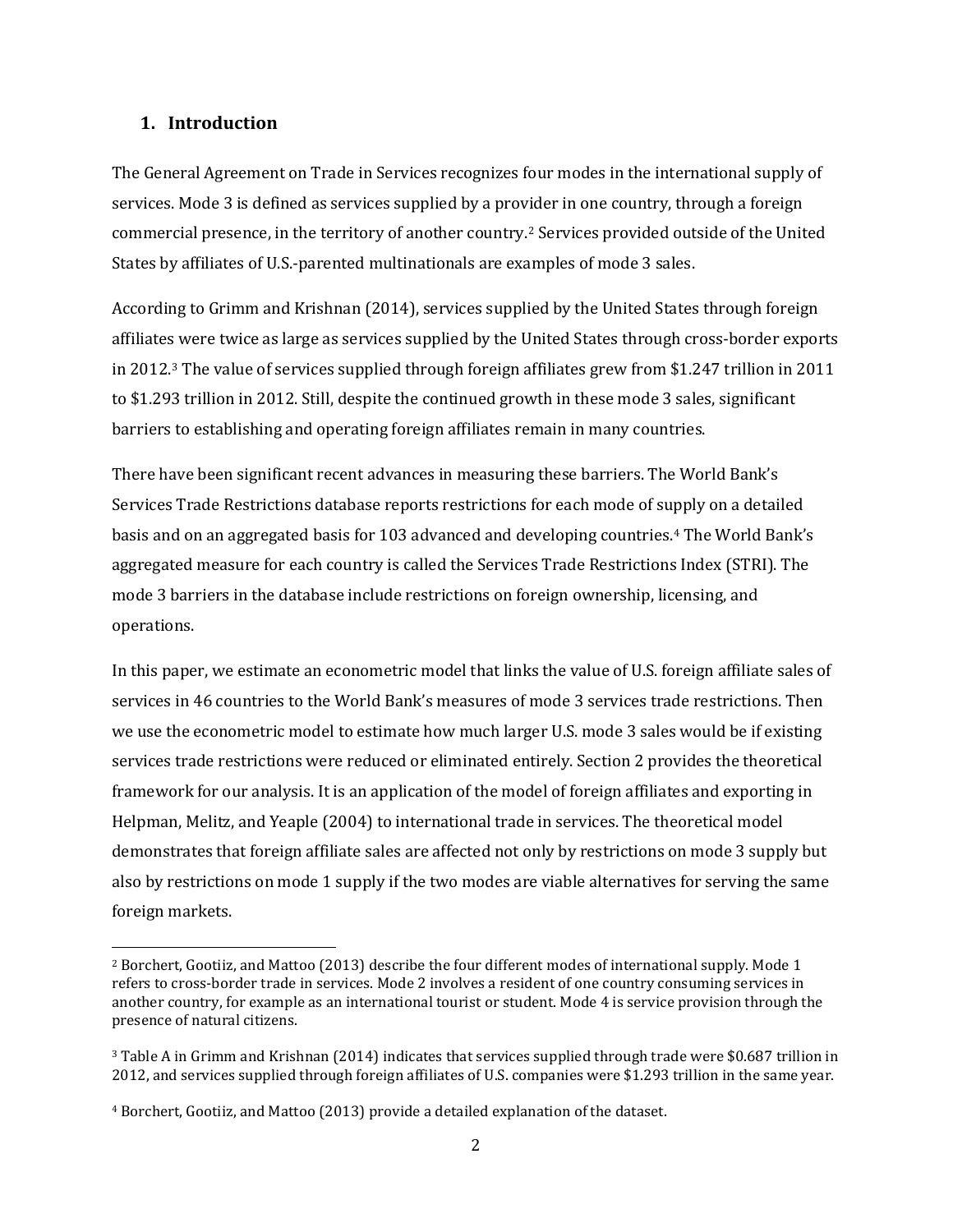Our empirical analysis supports the model's qualitative predictions and also provides estimates of the magnitudes of the effects on foreign affiliate sales. Section 3 discusses our econometric specification and the data that we use to estimate the model. Section 4 reports our parameter estimates, and Section 5 presents a set of counterfactual calculations. Section 6 provides conclusions and directions for further research.

## **2. Theoretical Framework**

Before presenting the empirical analysis, we provide a theoretical framework that applies the model in Helpman, Melitz, and Yeaple (2004) to international trade in services. After introducing the assumptions of the "HMY" model, we derive the predicted changes in foreign affiliate sales that would result from the reduction or complete elimination of the services trade restrictions.

## **2.1 The HMY Model**

 $\overline{\phantom{a}}$ 

Helpman, Melitz, and Yeaple (2004) develop a theoretical model that shows how foreign affiliate sales respond to barriers at the border and beyond the border.[5](#page-3-0) The HMY model builds on the model of trade with firm heterogeneity in Melitz (2003), merging it with the literature on multinationals surveyed in Markusen (2002). The HMY model is well-suited for analyzing the impact of services trade restrictions, though Helpman, Melitz, and Yeaple do not specifically apply the model to services.[6](#page-3-1) In this section, we summarize the HMY model, with an emphasis on how services trade restrictions can be represented in the model and with some adaptations of the model to better fit our empirical analysis.

In the HMY model, there is a homogeneous goods sector and a differentiated goods sector; we add differentiated services sectors to the model. All of the sectors have constant expenditure shares in consumer preferences. We focus our exposition on one of the differentiated services sectors and omit the subscripts for the sectors to simplify the notation. The expenditure share of the sector in foreign market *j* is  $\beta_i$ .

<span id="page-3-0"></span><sup>5</sup> Helpman, Melitz, and Yeaple (2003) is a more extensive working paper version of the study that provides more detailed explanations of the model and more variations on the modeling assumptions.

<span id="page-3-1"></span><sup>6</sup> Their empirical analysis is limited to foreign affiliates of manufacturing firms.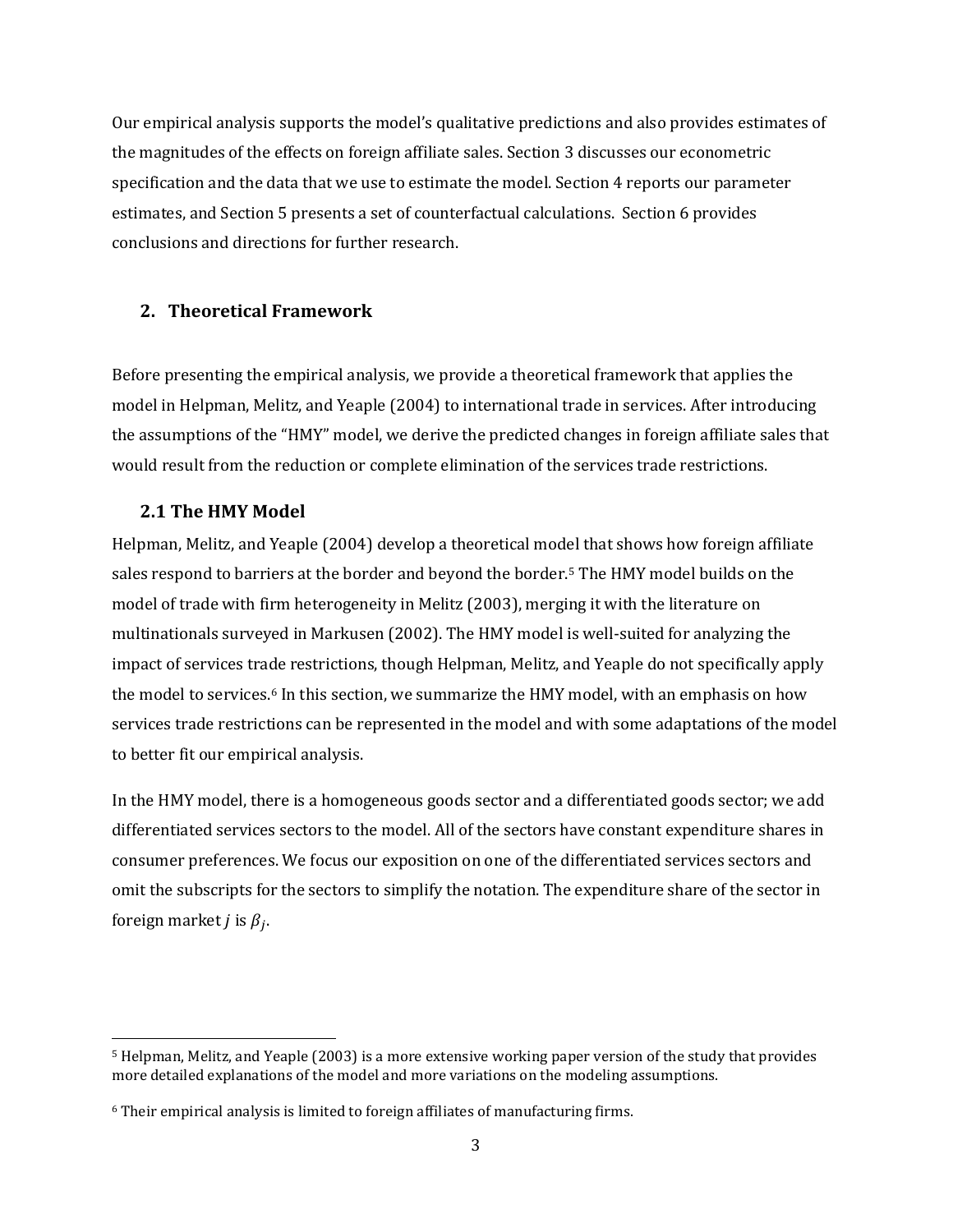Consumers have CES preferences across the varieties of the differentiated services within the sector. Equation (1) is the demand function for a variety with price  $p$  in market  $j$ .<sup>[7](#page-4-0)</sup>

$$
q_j = A_j p^{1-\varepsilon} \tag{1}
$$

The term  $A_i$  is a function of aggregate expenditures in market  $j(E_i)$ , the expenditure share of the differentiated products sector  $(\beta_i)$ , the sector's CES price index in market *j*  $(P_i)$ , and the constant elasticity of substitution  $(\varepsilon)$ .<sup>[8](#page-4-1)</sup>

$$
A_j = \beta_j E_j P_j^{\varepsilon - 1} \tag{2}
$$

There is monopolistic competition in the sector. In equilibrium, there is a continuum of varieties produced by a continuum of firms. Each producer takes the sector price index, aggregate expenditures, and the sector's expenditure share as given when setting its own price. The firm's profit-maximizing price is characterized by a fixed mark-up over its marginal cost  $mc$ .

$$
p = \left(\frac{\varepsilon}{\varepsilon - 1}\right)mc
$$
\n(3)

The firm decides whether to serve foreign market  $j$  through cross-border exports (mode 1 supply) or foreign affiliate sales (mode 3 supply). There are incremental costs associated with each of the modes of supply. If the firm exports to foreign market *j*, then it incurs an additional fixed trade cost  $f_{Xj}$  (measured in labor units) and faces an ad valorem variable trade cost factor  $\tau_j$ . The variable  $f_{Xj}$ represents non-tariff restrictions on the mode 1 supply of services. If the firm provides the services through a foreign affiliate in market *j*, then it incurs an additional fixed cost  $f_{ij}$  (also measured in labor units) but no fixed or variable trade costs. The variable  $f_{ij}$  represents restrictions on the mode 3 supply of services. The firm faces an economic tradeoff between proximity and scale: if it exports the services across borders, then it can achieve economies of scale by avoiding duplicative fixed costs in each of the national markets that it serves, though it incurs trade costs.

Labor in the only factor of production in the HMY model. Each firm's marginal cost of production is equal to the product of its unit labor requirement  $a$  and the wage in the country where the service

 $\overline{\phantom{a}}$ 

<span id="page-4-0"></span><sup>7</sup> We follow the notation in Helpman, Melitz, and Yeaple (2004) very closely, though sometimes we eliminate an index or other notation that is not necessary to derive the theoretical predictions that are addressed to our empirical analysis.

<span id="page-4-1"></span><sup>&</sup>lt;sup>8</sup> The model assumes that  $\varepsilon > 1$ .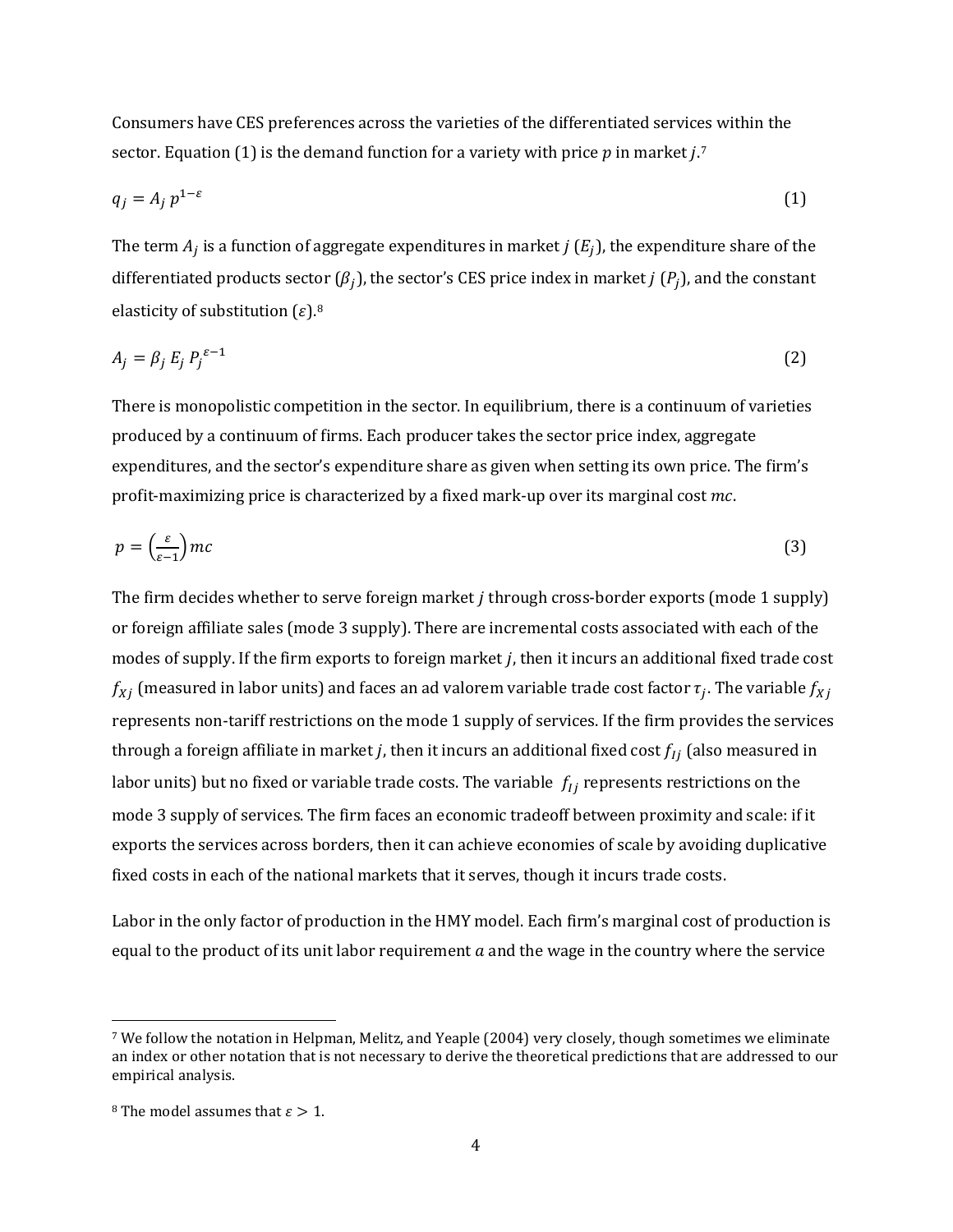is produced. In the HMY model, the wage is the same in all countries and is set equal to one.<sup>9</sup> Therefore,  $mc = a$ . The firms vary in their labor productivity, which is simply  $1/a$ . The distribution of the firms in the sector is represented by the continuous and differentiable cumulative distribution function  $G(a)$ .

The HMY model focuses on firms that serve their domestic market and are considering whether to also serve foreign market *j*. If a firm with unit labor requirement  $a$  exports to foreign market *j*, then it earns additional profit  $\pi^J_X(a)$ .

$$
\pi_X^j(a) = A_j \left(\frac{\varepsilon}{\varepsilon - 1}\right)^{1 - \varepsilon} \frac{1}{\varepsilon} \left(\tau_j \, a\right)^{1 - \varepsilon} - f_{Xj} \tag{4}
$$

If the firm serves market  $j$  through a foreign affiliate in foreign market  $j$ , then it earns additional profit  $\pi_I^J(a)$  instead.

$$
\pi_I^j(a) = A_j \left(\frac{\varepsilon}{\varepsilon - 1}\right)^{1 - \varepsilon} \frac{1}{\varepsilon}(a)^{1 - \varepsilon} - f_{Ij} \tag{5}
$$

The HMY model imposes additional restrictions on the parameter values: it assumes that  $f_{1j} - f_{Xj}$  is large enough that only the most productive firms (those with the lowest value of  $a$ ) serve market  $j$ by establishing a foreign affiliate, the firms with productivity in a middle range serve market  $j$ through cross-border exports, and the least productive firms do not serve foreign market  $j$  at all.<sup>10</sup>

Equations (4) and (5) define a cutoff unit labor requirement  $a_l^j$  such that  $\pi_X^j(a_l^j) = \pi_l^j(a_l^j)$ .

$$
a_l^j = \left(\frac{\varepsilon - 1}{\varepsilon}\right) \left( \left(f_{lj} - f_{Xj}\right) \left[1 - \left(\tau_j\right)^{1 - \varepsilon}\right] \frac{A_j}{\varepsilon} \right)^{\frac{1}{\varepsilon - 1}}
$$
(6)

A firm with  $a = a_l^j$  is indifferent between the two modes of supplying services to foreign market *j*. If the firm's unit labor requirement is less than  $a_l^j$ , then it will be more profitable for the firm to serve the market through a foreign affiliate. If the firm's unit labor requirement is greater than  $a_l^j$ , then it will be more profitable for the firm to serve market  $j$  through cross-border exports.

 $\overline{\phantom{a}}$ 

<span id="page-5-0"></span><sup>9</sup> This follows from the model's assumptions that there are constant returns to scale and no fixed costs of production in the sector that produces homogeneous goods, and there is costless international trade in the homogeneous goods that completely arbitrages prices. Under this set of assumptions, each sector can be modeled in isolation.

<span id="page-5-1"></span> $10$  This particular "pecking order" in productivities has been confirmed in a large empirical literature that followed Helpman, Melitz, and Yeaple (2004), as we discuss below.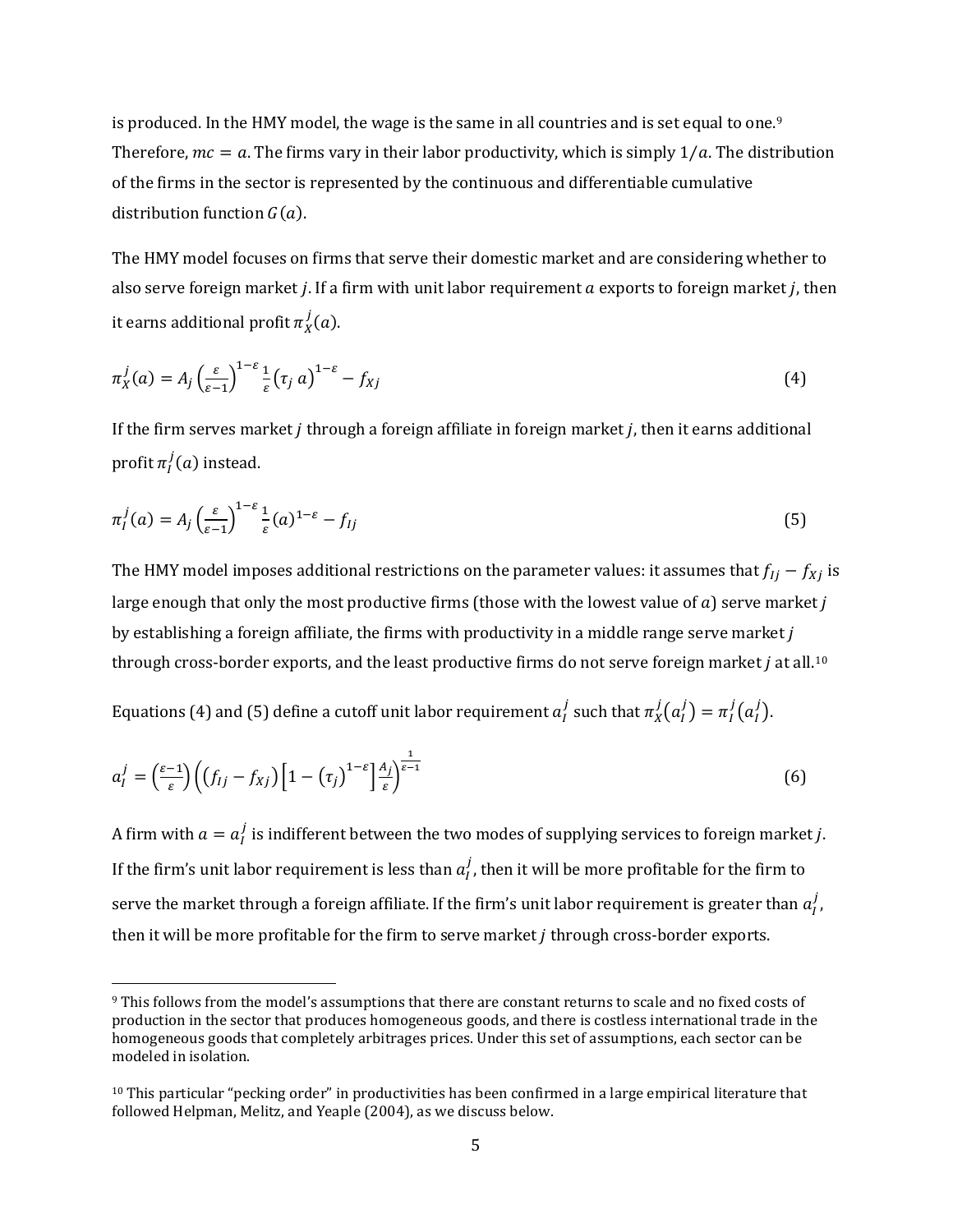Equation  $(7)$  is the value of U.S. foreign affiliate sales in the sector in foreign market *i*, integrated over all of the U.S.-parented multinationals that serve the market through mode 3.

$$
FA_j = A_j \left(\frac{\varepsilon}{\varepsilon - 1}\right)^{1 - \varepsilon} V\left(a_i^j\right) \tag{7}
$$

In the HMY model,  $V(a_I^j) = \int_0^{a_I^j} (a)^{1-\varepsilon}$  $\int_{0}^{\tau_{I}}$  (a) $^{1-\epsilon}$  dG(a). According to equation (7), foreign affiliate sales are a function of the constant elasticity of substitution, the cutoff unit labor requirement for foreign affiliate sales in market  $j$ , and the distribution of the unit labor requirements across the firms.

#### **2.2 Empirical Studies that Support the Predictions of the HMY Model**

There are several econometric studies that have tested and confirmed the predictions of the HMY model, though most do not examine services industries. The original article by Helpman, Melitz, and Yeaple finds support for the predictions of the model in firm-level data for U.S.-parented multinationals in manufacturing. Girma, Kneller, and Pisu (2005) confirm the model's prediction that there is selection in the structure of international commerce, with the most productive firms choosing foreign direct investment and the least productive firms only serving their own domestic market. They use data on manufacturing firms in the United Kingdom between 1990 and 1996. Likewise, Tomiura (2007) finds support for the model in a large sample of Japanese manufacturing firms in 1998. Yeaple (2009) uses firm-level data on U.S. multinationals in manufacturing in 1994 to test several of the predictions of an extended version of the HMY model, including the "pecking order" of the firms' productivities. He finds that more productive U.S. firms generally own affiliates in a larger number of countries and generate more sales in each of the countries. Engel and Procher (2012) report an econometric analysis of productivity levels in 110,000 French firms in 2004. They confirm the findings of the earlier studies: multinationals are more productive. They separately test the HMY model's predictions by sector, and they find that the predictions specifically hold for the services sectors.

#### **2.3 Comparative Statics for Traded Services**

Next, we calculate the partial derivatives of  $FA<sub>i</sub>$  in equation (7) to determine the effects of the mode-specific services trade restrictions, variable costs of exporting, the aggregate expenditure level in foreign market *j*, and the sector's expenditure share on the sector's foreign affiliate sales of services. Equation (8) is the effect of a change in the fixed costs of establishing and operating a foreign affiliate in foreign market *j*,  $f_{lj}$ , which represents the mode 3 restrictions.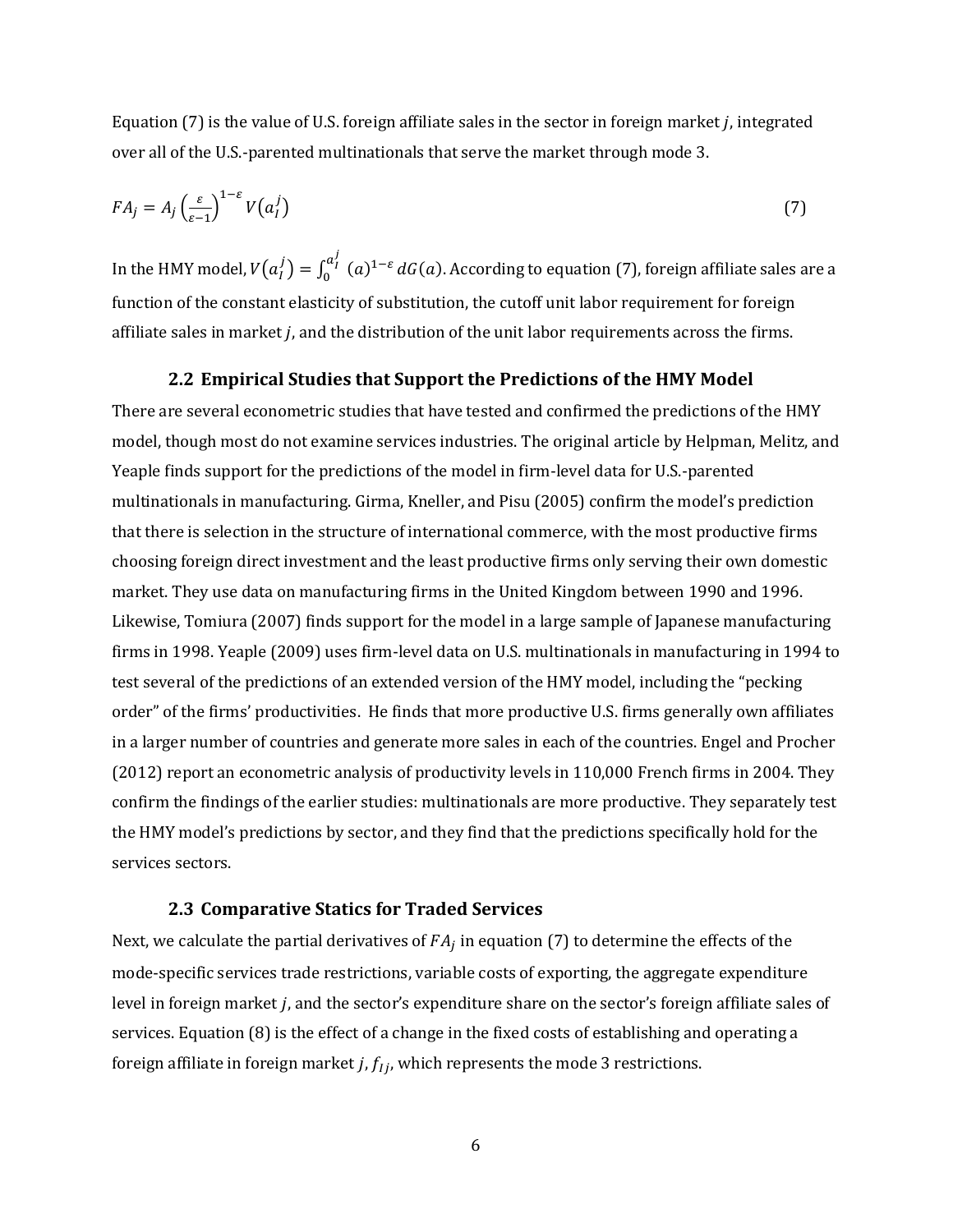$$
\frac{dFA_j}{df_{1j}} = \left(\frac{\partial FA_j}{\partial A_j} \frac{\partial A_j}{\partial P_j} \frac{\partial P_j}{\partial f_{1j}}\right) + \left(\frac{\partial FA_j}{\partial V_j} \frac{\partial V_j}{\partial a_l^j} \frac{\partial a_l^j}{\partial f_{1j}}\right) + \left(\frac{\partial FA_j}{\partial V_j} \frac{\partial V_j}{\partial a_l^j} \frac{\partial a_l^j}{\partial A_j} \frac{\partial A_j}{\partial P_j} \frac{\partial P_j}{\partial f_{1j}}\right) \tag{8}
$$

In general, the sign of  $dFA_j/df_{lj}$  is ambiguous. We know from equation (6) that  $\partial a_l^j/df_{lj} < 0$  and  $\partial a_l^j/dA_j < 0$ . We know from equation (7) and the definition of  $V_j$  that  $\partial FA_j/\partial V_j > 0$  and  $\partial V_j/\partial a_l^j > 0$ . Therefore, the second term in parentheses in equation (8) is negative. We know from equation (2) that  $\partial A_i/\partial P_i > 0$ . We also know from equation (7) and the definition of  $V_i$  that  $\partial F A_j / \partial A_j > 0$ . Therefore, the first and third terms in parentheses are positive, since  $\partial P_j / \partial f_{lj} > 0$ . An increase in the mode 3 restrictions reduces the number of foreign firms serving market  $j$ through affiliates, as they switch to exporting. Since exporting has a higher marginal cost in the model, this increases the sector price index  $P_i$ . If the share of foreign affiliates is small, then  $\partial P_j/\partial f_{lj}$  is small, the first and third terms in equation (8) disappear, and the overall sign of  $dFA_j/df_{1j}$  is negative. In this case, restrictions on mode 3 sales have a negative impact on mode 3 sales of U.S.-parented multinationals. Technically, it is possible that the overall sign of  $dFA_i/df_{1i}$ could be positive, but it is unlikely[.11](#page-7-0)

Equation  $(9)$  is the effect of a change in the fixed costs of exporting to foreign market *j*.

$$
\frac{dFA_j}{df_{Xj}} = \left(\frac{\partial FA_j}{\partial A_j} \frac{\partial A_j}{\partial P_j} \frac{\partial P_j}{\partial f_{Xj}}\right) + \left(\frac{\partial FA_j}{\partial V_j} \frac{\partial V_j}{\partial a_i^j} \frac{\partial a_i^j}{\partial f_{Xj}}\right) + \left(\frac{\partial FA_j}{\partial V_j} \frac{\partial V_j}{\partial a_i^j} \frac{\partial a_i^j}{\partial A_j} \frac{\partial A_j}{\partial P_j} \frac{\partial P_j}{\partial f_{Xj}}\right) \tag{9}
$$

From equation (6), we know that  $\partial a_l^j/df_{Xj} > 0$ . The effect of the fixed costs of exporting on the sector price index in market  $j$  has an ambiguous sign: an increase in mode 1 restrictions leads more firms to serve the market through foreign affiliates, with lower marginal costs, and this reduces the sector price index; on the other hand, the increase in mode 1 restrictions may eliminate some foreign suppliers from market  $j$  entirely, and this increases the sector price index. As long as the share of foreign affiliates is small, the first and third terms in equation (9) disappear, then the overall sign of  $dFA_j/df_{Xj}$  is positive. The firms switch between modes of international supply.

Equation (10) is the effect of a change in the variable costs of exporting to foreign market  $j$ .

l

$$
\frac{dFA_j}{d\tau_j} = \left(\frac{\partial FA_j}{\partial A_j} \frac{\partial A_j}{\partial P_j} \frac{\partial P_j}{\partial \tau_j}\right) + \left(\frac{\partial FA_j}{\partial V_j} \frac{\partial V_j}{\partial a_i^j} \frac{\partial a_i^j}{\partial \tau_j}\right) + \left(\frac{\partial FA_j}{\partial V_j} \frac{\partial V_j}{\partial a_i^j} \frac{\partial a_i^j}{\partial A_j} \frac{\partial A_j}{\partial P_j} \frac{\partial P_j}{\partial \tau_j}\right) \tag{10}
$$

<span id="page-7-0"></span><sup>&</sup>lt;sup>11</sup> For example, it could be positive if there were no change in the set of U.S. firms with foreign affiliate sales in market *j* (because there were no U.S.-parented multinationals with *a* right below  $a_l^j$ ), but there were many foreign affiliates from third countries that are on the extensive margin, resulting in a large increase in  $P_i$ .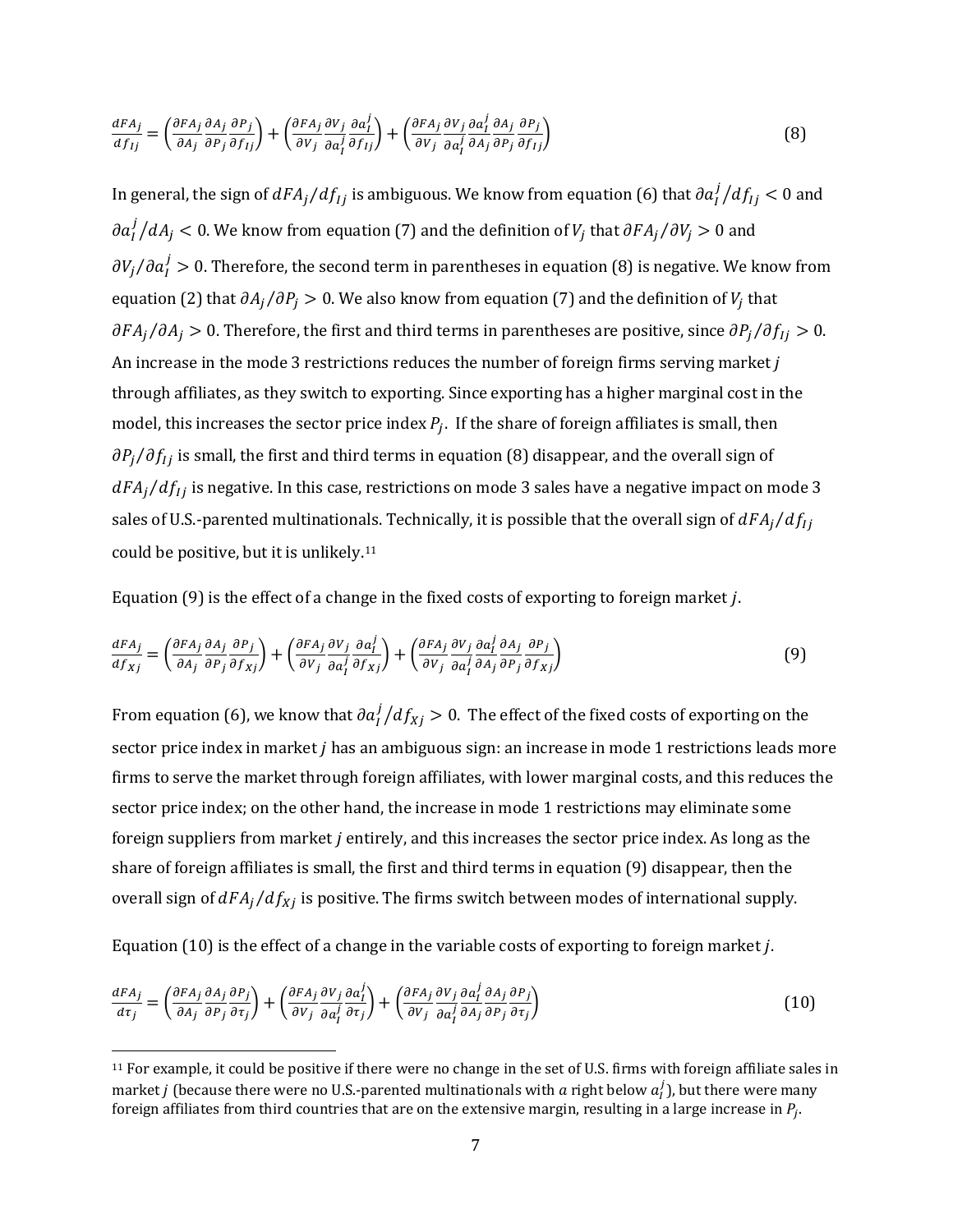From equation (6), we know that  $\partial a_l^j/d\partial \tau_j>0$  . Since  $\partial P_j/\partial \tau_j$  is positive, the sign of  $dFA_j/d\tau_j$  is likely positive, as firm substitute between modes of international supply.

Equations (11) and (12) are the effects of changes in the level of aggregate expenditures and the sector's share of these expenditures.

$$
\frac{dFA_j}{dE_j} = \left(\frac{\partial FA_j}{\partial A_j} \frac{\partial A_j}{\partial E_j}\right) + \left(\frac{\partial FA_j}{\partial V_j} \frac{\partial V_j}{\partial a_i^j} \frac{\partial a_i^j}{\partial A_j} \frac{\partial A_j}{\partial E_j}\right) \tag{11}
$$

$$
\frac{dFA_j}{d\beta_j} = \left(\frac{\partial FA_j}{\partial A_j} \frac{\partial A_j}{\partial \beta_j}\right) + \left(\frac{\partial FA_j}{\partial V_j} \frac{\partial V_j}{\partial a_i^j} \frac{\partial a_i^j}{\partial A_j} \frac{\partial A_j}{\partial \beta_j}\right) \tag{12}
$$

The signs of  $dFA_j/dE_j$  and  $dFA_j/d\beta_j$  are unambiguously positive in the HMY model.

Without making additional restrictive assumptions about the distribution  $G(a)$ , the model gives clear predictions for the signs of some of these economic effects and ambiguous predictions for the signs of others. We attempt to resolve these ambiguities in the empirical analysis below.

#### **2.4 Comparative Statics for Non-Traded Services and the Services Aggregate**

Next, we consider the effects on foreign affiliate sales in other differentiated services sectors where the costs of exporting the services are prohibitively high and so there is no cross-border trade. Firms in non-traded services sectors decide whether to serve market *j* through a foreign affiliate or to not serve the foreign market at all. For these sectors, equation (13) replaces equation (6) as the cutoff unit labor requirement for foreign affiliate sales.

$$
a_l^j = \left(\frac{\varepsilon - 1}{\varepsilon}\right) \left(\frac{f_{lj} A_j}{\varepsilon}\right)^{\frac{1}{\varepsilon - 1}}\tag{13}
$$

For these non-traded services sectors,  $dFA_j/df_{Xj}$  is zero, because inter-modal switching is never profitable.

In the empirical analysis below, we model the effects of the mode-specific services trade restrictions on aggregate U.S. foreign affiliate sales that include all sectors that provide services. The services aggregate is a combination of services that are supplied across borders and nontraded services, and so the comparative static effects for the services aggregate are *averages* of the comparative static effects for the traded services sectors and services that are not traded. Since there is no effect of mode 1 restrictions in the non-traded sectors, the magnitude of the estimated effect of mode 1 restrictions is increasing in the share of services that are traded.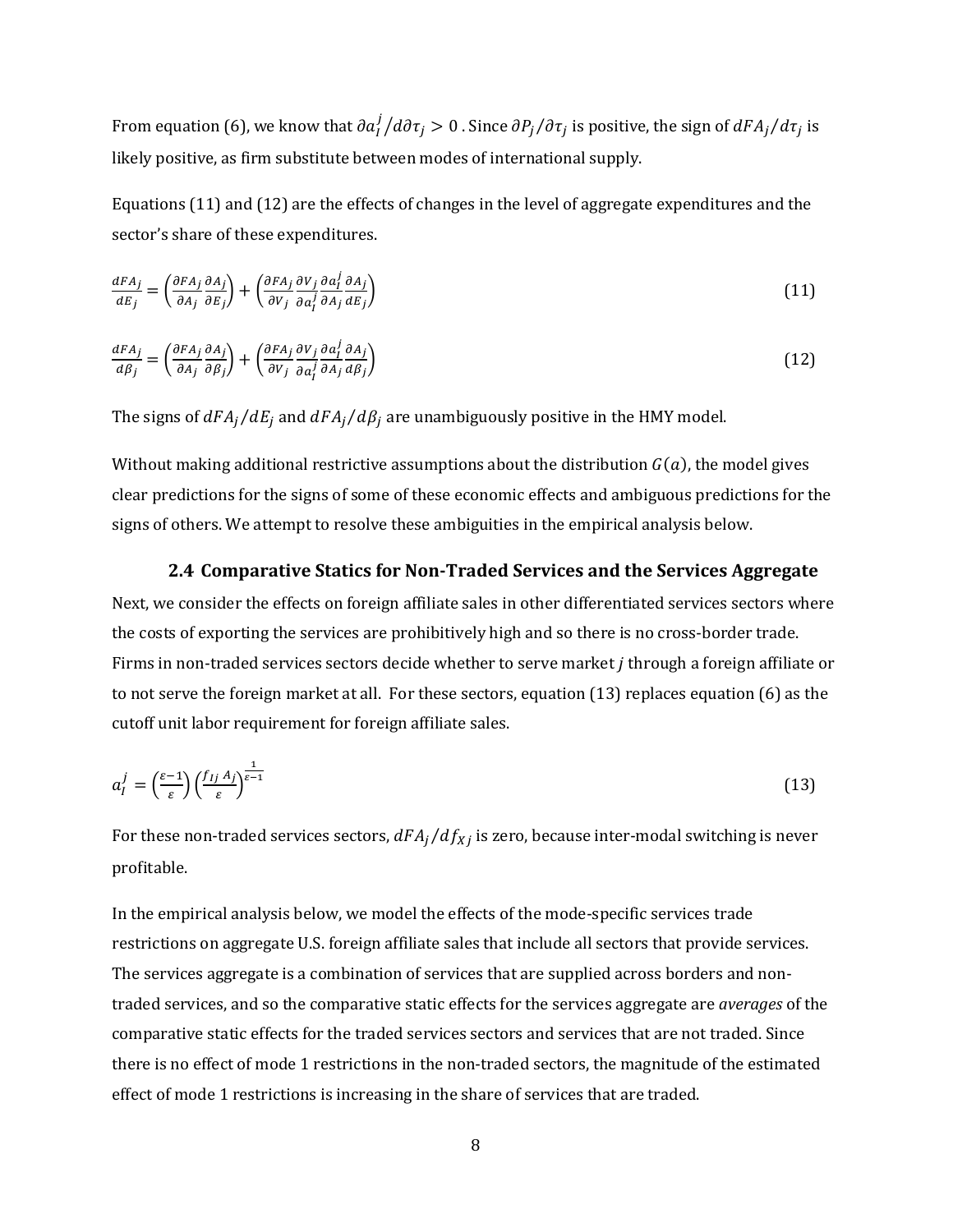### **3. Empirical Methodology and Data**

In the empirical analysis, we test the qualitative predictions about the model for the effects of the trade restrictions on mode 3 sales of services, and we estimate the magnitudes of these effects.

### **3.1. Econometric Specification**

 $\overline{\phantom{a}}$ 

The log-linear model in equation (14) links the value of U.S. foreign affiliate sales of services to restrictions on the two modes of international services supply and to other relevant economic factors.

$$
lnFAS_{jt} = \beta_0 + \beta_1 STR\_M3_j + \beta_2 STR\_M1_j + \beta_3 lnGDP_{jt} + \beta_4 lnGDPPC_{jt}
$$
  
+
$$
\beta_5 FTA_{jt} + \beta_6 ENGLISH_j + \beta_7 lnKM_j + \gamma_t + \varepsilon_{jt}
$$
 (14)

The variable  $lnFAS_{jt}$  is the log of the value of U.S. foreign affiliate sales of services in market *j* in year t,  $STR\_M3_i$  is the measure of restrictions on mode 3 international services supply in foreign market *j*, and  $STR\_M1_i$  is the measure of restrictions on mode 1 international services supply. According to the theoretical model in Section 2, restrictions on mode 3 reduce foreign affiliate sales  $(\beta_1 < 0)$ , while restrictions on mode 1 increase foreign affiliate sales  $(\beta_2 > 0)$  if there is a significant share of services that can be internationally traded and there is inter-modal switching. The variable *lnGDP<sub>it</sub>* is the log of the gross domestic product in market *j* in year *t*. This is a measure of the aggregate expenditure level in market *j*, the variable  $E_i$  in the theoretical model. The variable  $ln GDPC_{it}$  is the log of the country's GDP per capita. This is a measure of economic development that affects the expenditure share of services, the variable  $\beta_i$  in the model. The variable  $FTA_{it}$  is an indicator of whether country  $j$  had a free trade agreement with the United States in year  $t$ . A free trade agreement can lower fixed and variable costs of trade, but we expect that it will mostly reduce tariffs and therefore the variable trade cost factor  $\tau_i$  in the model. The variable *ENGLISH*<sub>i</sub> is an indicator for whether country  $j$  is English-speaking like the United States. Language can affect many of the trade costs, but its main effect is probably on  $f_{X,i}$ , the fixed costs associated with cross-border exports. Based on these assumptions, we expect that  $\beta_3 > 0$ ,  $\beta_4 > 0$ ,  $\beta_5 > 0$ , and  $\beta_6 > 0$ . The variable  $lnKM_j$  is the log of the distance in kilometers between the United States and country j. Distance increases  $f_{Ij}$ , according to Keller and Yeaple (2010), but it may also increase  $\tau_{i}$ .<sup>[12](#page-9-0)</sup>

<span id="page-9-0"></span><sup>12</sup> Keller and Yeaple (2010) provide empirical evidence that foreign affiliate sales of U.S. parents in the manufacturing sector are decreasing in international distance. They explain that this pattern in the data reflects high international knowledge transfer costs.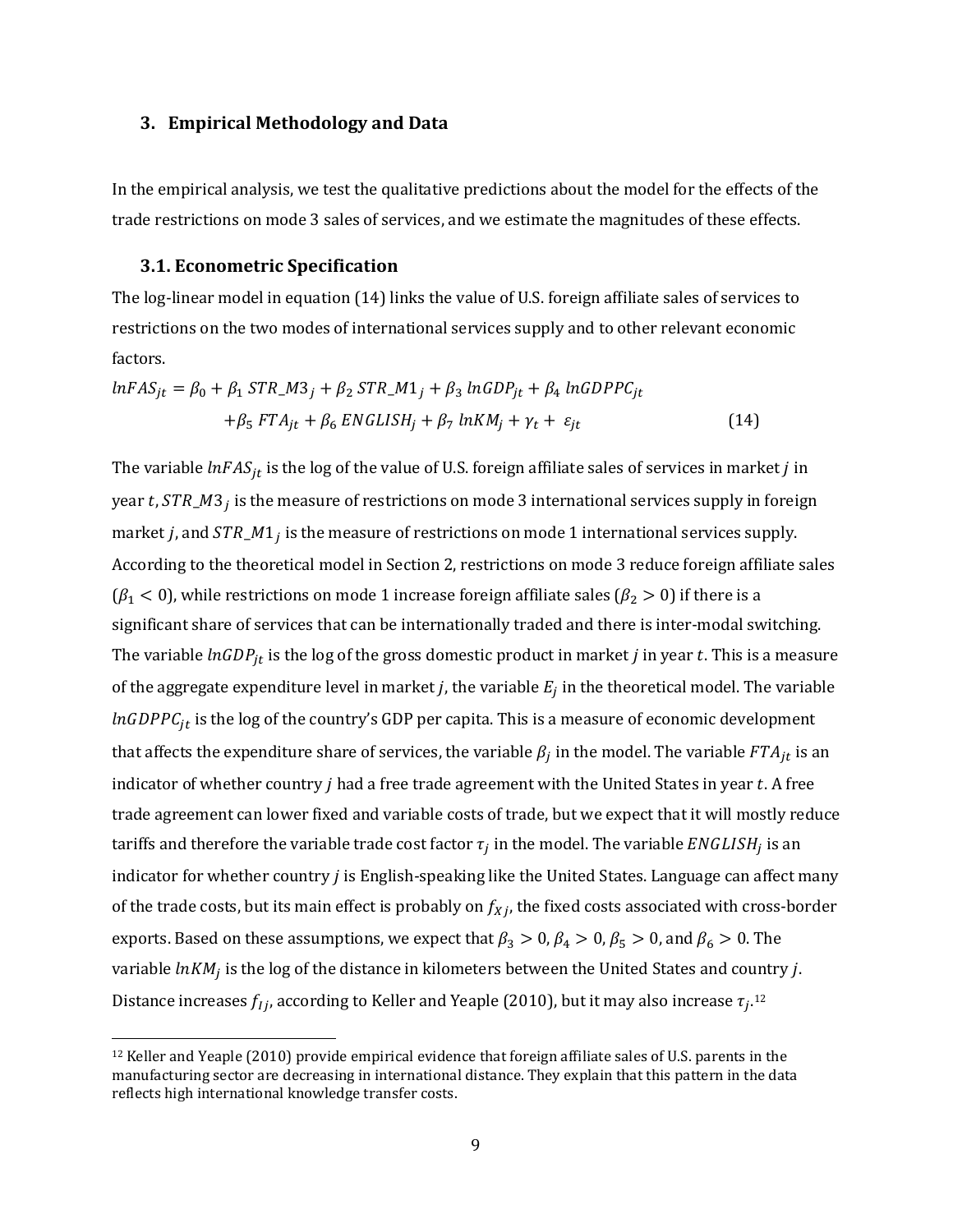Therefore, the sign of  $\beta_7$  is generally ambiguous. The variable  $\gamma_t$  is a year fixed effect that controls for supply conditions in the parent country. These conditions are common across the observations in our dataset, since our dataset is limited to foreign affiliates of U.S.-parented multinationals, but they vary over time. Finally,  $\varepsilon_{it}$  is the error term of the model.

### **3.2. Data Used in the Econometric Analysis**

 $\overline{\phantom{a}}$ 

The econometric model utilizes data on foreign affiliate sales of services from the U.S. Bureau of Economic Analysis (BEA).[13](#page-10-0) We focus on services supplied by affiliates in the local markets (i.e., to persons in the host country).[14](#page-10-1) The BEA data are available on an annual basis from 2009 to 2012. Of all of the services supplied to foreign persons in 2012, 66.4 percent were supplied through foreign affiliates of U.S.-parented multinationals, and 33.6 percent were supplied through U.S. exports.[15](#page-10-2) The BEA data includes 57 individual countries (or parts of countries, like Hong Kong), as well as several regional aggregates of countries.

Our analysis also utilizes data on restrictions from the World Bank's Services Trade Restrictions database (STRD). According to Borchert, Gootiiz, and Mattoo (2012), the World Bank database attempts to identify restrictions that discriminate against foreign suppliers of services on a most favored nation basis. They do not reflect preferential treatment under FTAs.[16](#page-10-3) The World Bank reports STRIs for each of the four modes of international services supply. The country-level STRIs are averages across the services sectors that are covered in the STRD. The STRI values for each country range from 0 (open without restrictions) to 100 (completely closed). The World Bank constructed their measures of restrictions for the OECD countries from public data and for the non-OECD countries from responses to World Bank questionnaires.[17](#page-10-4) The STRD includes 103 countries,

<span id="page-10-0"></span><sup>13</sup> Specifically, the data are from Table 3.2 (Services Supplied to Foreign Persons by U.S. MNEs Through Their Majority-owned Foreign Affiliates, by Country of Affiliate and by Destination) in the BEA's International Services database. These data include services sales of foreign affiliates in manufacturing industries as well as services industries.

<span id="page-10-1"></span><sup>&</sup>lt;sup>14</sup> According to the BEA, sales to the local market accounted for 78.5% of the value of services supplied to foreign persons by U.S. multinationals through their majority-owned foreign affiliates in 2012. This ratio is higher than the average for U.S. foreign affiliates in Canada (97.5%) and the Asia and Pacific region (83.9%) but lower than the average for Europe (71.6%) and the Latin America and Caribbean region (78.5%).

<span id="page-10-2"></span><sup>15</sup> Grimm and Krishnan (2014) describe the most recent data, as well as the definitions and methods used to construct the data.

<span id="page-10-3"></span><sup>&</sup>lt;sup>16</sup> There is limited coverage of prudential regulation and pro-competitive regulations that do not discriminate against foreign suppliers.

<span id="page-10-4"></span><sup>17</sup>Borchert, Gootiiz, and Mattoo (2013) provide a detailed description of the World Bank's database.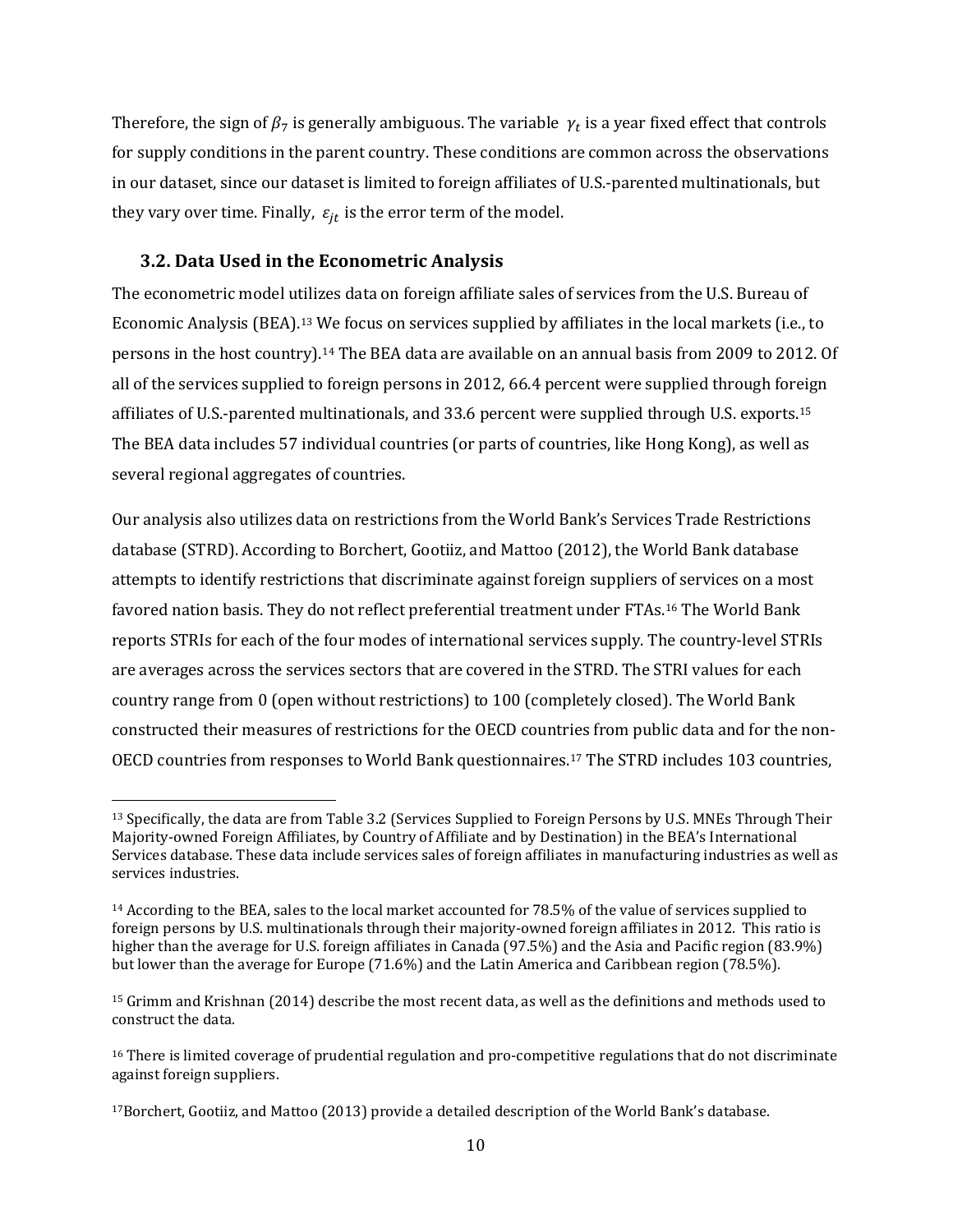as well as an aggregate of 20 countries in the European Union. In the econometric analysis below, we use the country-level STRIs for modes 3 and 1, but we reweight them to reflect the industry composition of U.S. foreign affiliate sales of services. Specifically, we reweight them according to the relative share of each industry in U.S. foreign affiliate sales for 2009-2012[18](#page-11-0)

In a related study, Barattieri, Borchert, and Mattoo (2014) include the World Bank's mode 3 STRIs into an econometric model of the effect of STRIs on cross-border mergers and acquisitions activity, rather than foreign affiliate sales. Their analysis is based on transaction-level data on equity deals between 2003 and 2009. They estimate their model for all sectors combined, for manufacturing and services separately, and then for six specific services sectors. They find that the mode 3 restrictions have a negative impact on mergers and acquisitions activity that varies depending on the share of manufacturing in the economy of the host country[.19](#page-11-1)

The OECD maintains its own services trade restrictiveness index.<sup>[20](#page-11-2)</sup> We do not use the OECD index as an alternative measure of restrictions in our econometric analysis, because the OECD data have more limited country coverage. All of the variation in our econometric analysis comes from the country dimension, so it is important for us to maximize the size and diversity of our cross-section of countries.

Table 1 lists 46 countries that are reported individually in the BEA and World Bank datasets. These 46 countries together accounted for 85.6% of U.S. mode 3 sales of services to local economies in 2012. The list includes 8 countries that are involved in the Trans-Pacific Partnership negotiations with the United States, and 17 European Union countries that are involved in the Transatlantic Trade and Investment Partnership negotiations. The first column of numbers reports the dollar values of U.S. foreign affiliate sales to local markets in 2012. By this measure, the largest destination markets are the United Kingdom, Canada, Japan, Germany, and Australia – all larger than \$50 billion in 2012. The ranking of the countries in this first column suggests that market size, level of economic development, and common language all contribute to the magnitude of U.S. foreign affiliate sales. The next column reports the reweighted values of the World Bank's STRI for mode 3.

l

<span id="page-11-0"></span><sup>&</sup>lt;sup>18</sup> Many of the services trade restrictions are not sector-specific, and their contribution to the country-level STRIs is not affected by the reweighting.

<span id="page-11-1"></span> $19$  They also investigate the effect of individual policy measures: the policies that mattered most were restrictions on setting up branches, rules on the nationality of employees, and transparency in licensing.

<span id="page-11-2"></span><sup>20</sup> These data are in Table 3.1 in BEA's International Services database. at http://www.oecd.org/tad/servicestrade/services-trade-restrictiveness-index.htm.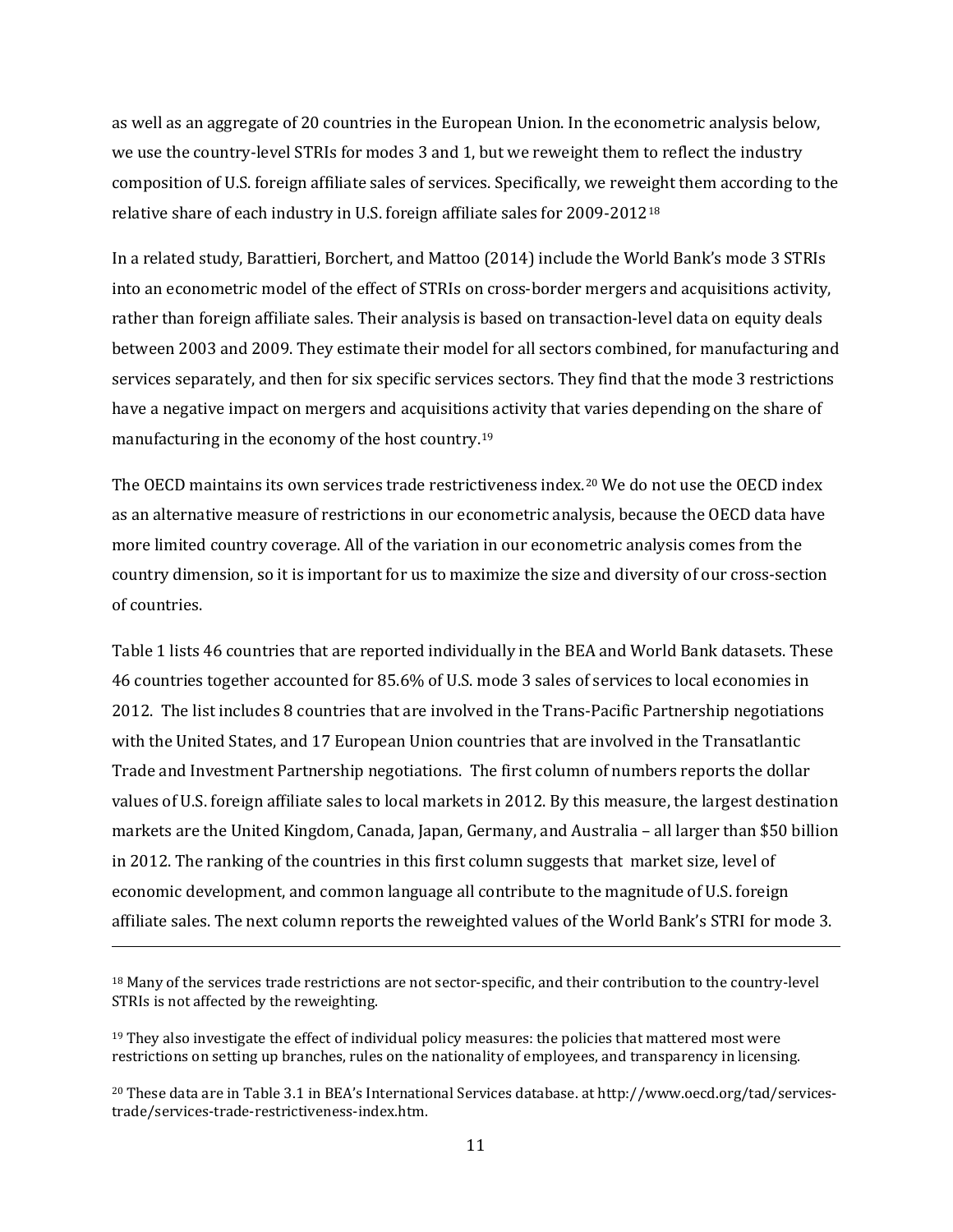By this measure, the most restrictive countries are Peru, Thailand, Egypt, Mexico, and India. The least restrictive countries are Ecuador, South Africa, Nigeria, the Dominican Republic, and the Netherlands. The final column in Table 1 reports the reweighted values of the World Bank's STRI for mode 1. The most restrictive countries are the Philippines, China, Argentina, Thailand, Malaysia, and Saudi Arabia.

Our econometric analysis uses data from several additional sources. The measures of the GDP and GDP per capita of the destination country are from the IMF's World Economic Outlook database. The indicator for whether the destination country is English-speaking is from the CIA's World Fact Book.

There are disadvantages of using highly aggregated BEA data on mode 3 sales. The main limitation is that there are not many observations for identifying the effects of the services trade restrictions. A second issue is that there is a potential mismatch between the mode 3 sales and the restrictions, since they do not cover the same set of sectors.[21](#page-12-0) On the other hand, by directly estimating the impact on aggregate mode 3 sales, we avoid extrapolating from firm-level responses based on assumptions about the representativeness of a sample.

The econometric model in equation (14) does not include a direct measure of the relative labor costs in the host country. It is difficult to reliably measure services sector wages for all 46 of the countries in our model. For 26 of the countries, the U.S. Bureau of Labor Statistics publishes an estimate of hourly compensation in the manufacturing sector in U.S. dollars. This measure is highly correlated with the dollar value of the country's GDP per capita. Therefore, we view the measures of GDP per capita that we include in the economic model as a reasonable control for relative labor costs in the host country. It is also likely a determinant of the expenditure share of services in the foreign market.

## **4. Econometric Analysis**

l

In this section, we report the estimated parameter values for several versions of the econometric model, including the full model in equation (14) and two alternatives that serve as robustness checks. We estimated the parameter values using a Poisson pseudo-maximum likelihood estimator, following Santos Silva and Tenreyro (2006).

<span id="page-12-0"></span><sup>&</sup>lt;sup>21</sup> The BEA aggregate is broader than the set of services sectors covered in the STRD.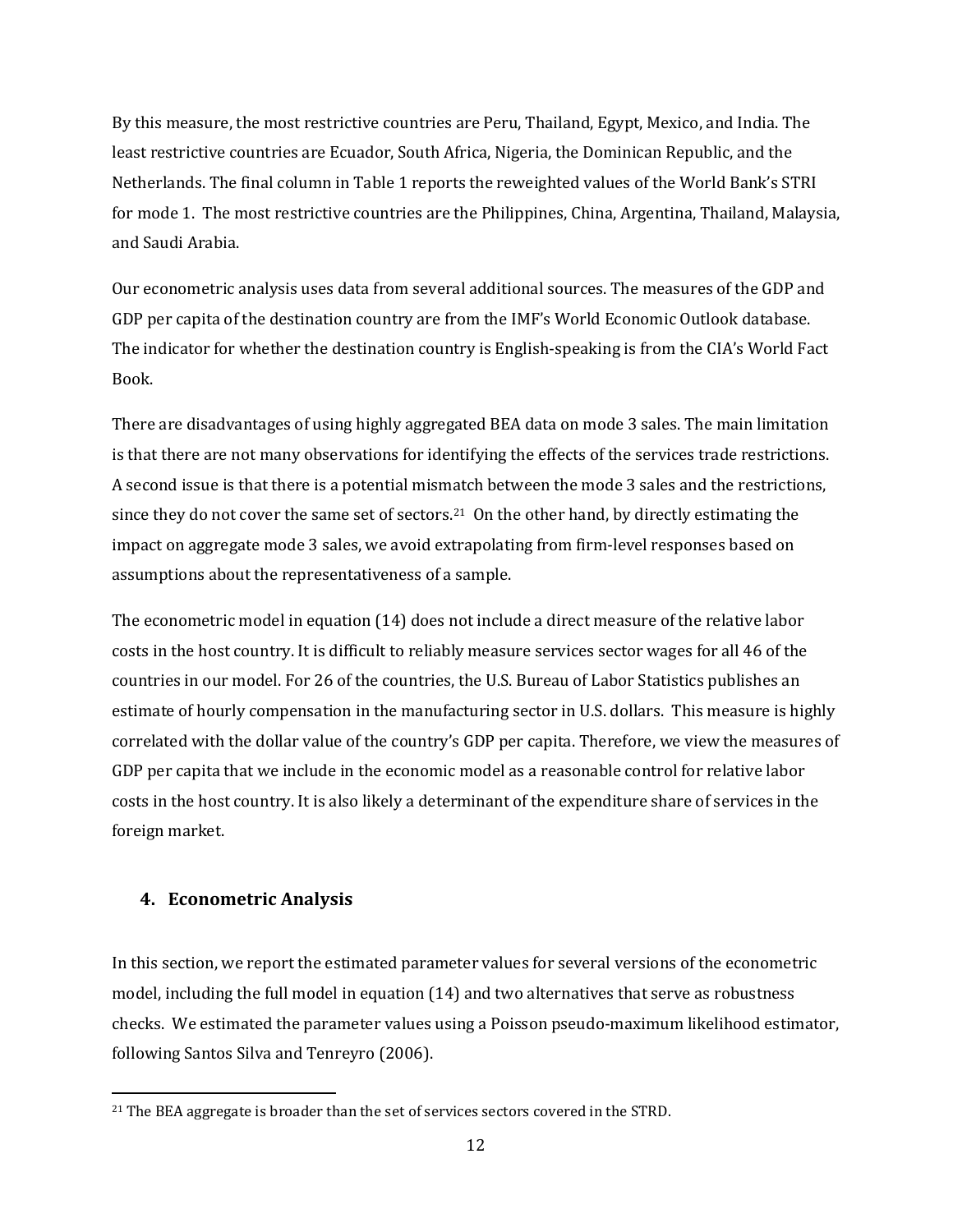#### **4.1. The Full Model**

The full model includes all of the explanatory variables in equation (14). Table 2 reports the estimated coefficients of the full model. All of the explanatory variables have the expected signs: the mode 3 restrictions, international distance, and having an FTA with the United States all reduce mode 3 sales to the local market; mode 1 restrictions, the GDP and GDP per capita of the destination country, and the indicator that the destination country is English-speaking all increase mode 3 sales. All of the explanatory variables are statistically significant except for the FTA variable.<sup>[22](#page-13-0)</sup> The estimated coefficient on  $STR\_M3_i$  indicates that a ten point increase in  $STR\_M3_i$  reduces model 3 sales to the local market by 24.7 percent. On the other hand, the estimated coefficient on  $STR\_M1$ , indicates that a ten point increase in  $STR\_M1_i$  increases mode 3 sales to the local market by 16.8 percent.[23](#page-13-1) These econometric estimates imply that there is significant inter-modal switching in response to the services trade restrictions.[24](#page-13-2) The free trade agreements reduce mode 3 sales to the local market by 6.40 percent on average, though this coefficient is not precisely estimated.

### **4.2. Alternative Specifications**

 $\overline{\phantom{a}}$ 

The first alternative specification in Table 2 omits the FTA variable, which was not individually significant in the full model. Omitting this variable in the alternative model has little effect on the estimated coefficient on mode 3 restrictions: the coefficient is slightly larger in absolute value, - 0.0249 compared to -0.0247 in the full model. The Akaike Information Criterion (AIC) is higher for the first alternative model, and this indicates that it is a worse fit than the full model.

The second alternative specification includes the FTA variable but omits the year fixed effects to test whether the estimated impact of mode 3 restrictions is sensitive to the inclusion of these fixed effects. The estimated coefficients are still similar, -0.0258 compared to -0.0247 in the full model. A Wald test of the estimated coefficients on the year dummy variables indicates that they are jointly significant and should be included in the econometric model. The AIC is highest for the second alternative model, and this indicates that it is also a worse fit than the full model.

<span id="page-13-0"></span><sup>&</sup>lt;sup>22</sup> The coefficient on the FTA variable is not individually significant in the econometric models, but its inclusion improves the fit of the models.

<span id="page-13-1"></span><sup>&</sup>lt;sup>23</sup> When we re-estimate the model using un-weighted country-level STRI values, the estimated coefficients are slightly smaller but similar: 22.6 percent and 14.1 percent, respectively.

<span id="page-13-2"></span><sup>24</sup> Van der Marel and Shepherd (2012) also find evidence of inter-modal switching in services supply. However, their analysis is based on an econometric model of cross-border exports (mode 1) rather than foreign affiliate sales (mode 3).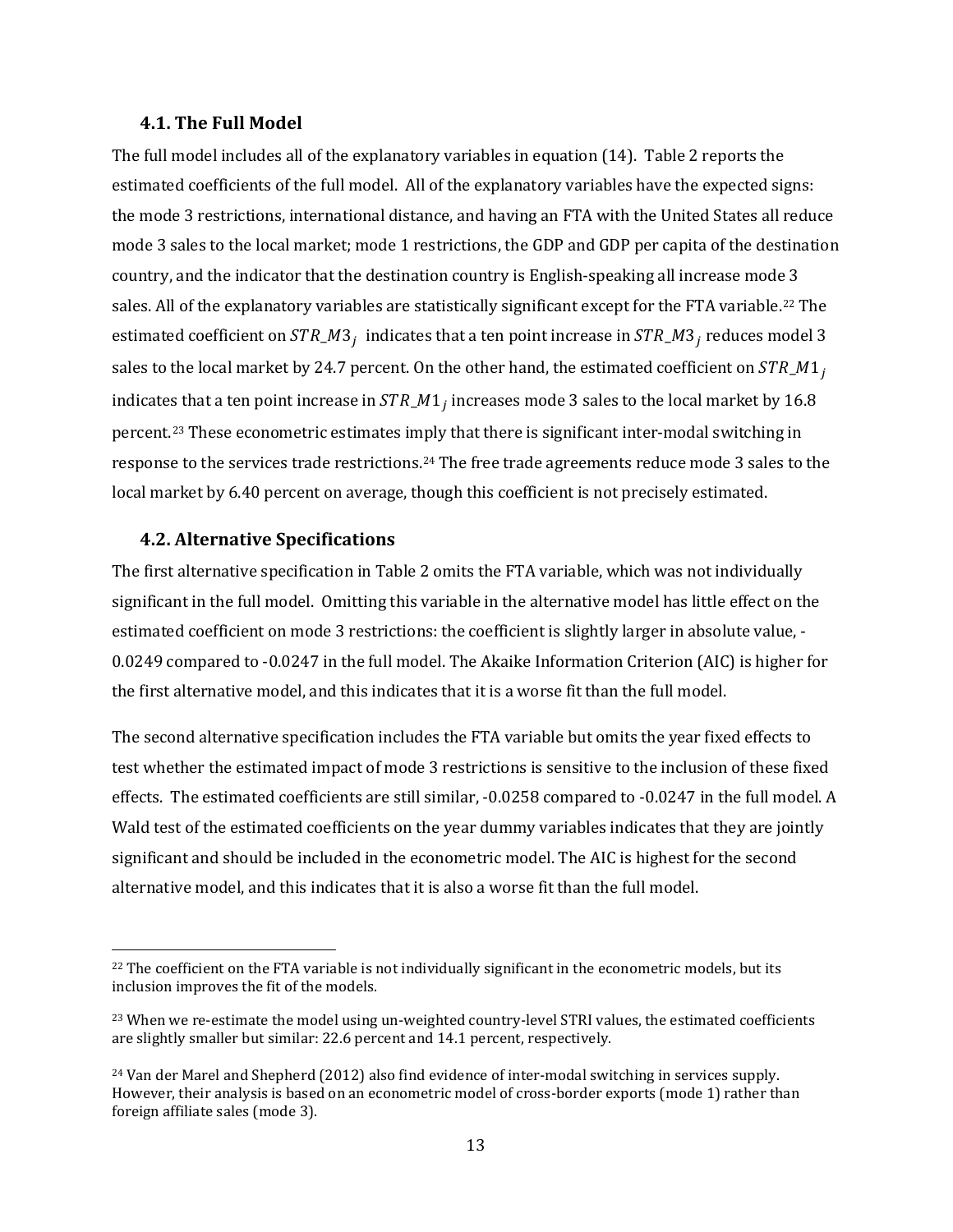### **5. Counterfactual Calculations**

Finally, we use the coefficient estimates from the full model in a set of counterfactual calculations of the effect of the mode-specific restrictions on U.S. mode 3 sales in the 46 countries.

### **5.1. Completely Eliminating the Services Trade Restrictions**

In the first set of counterfactual calculations, we estimate how much larger U.S. mode 3 sales of services would have been in 2012 if the mode 3 restrictions had been zero in the particular country, if the mode 1 restrictions had been zero, or if the restrictions on both modes had been zero. These three different counterfactuals all involve completely removing the restrictions on one or both of the modes of supply. The World Bank's STRD is intended to measure restrictions that discriminate against foreign services providers, rather than non-discriminatory prudential standards for example. Discriminatory restrictions should all be subject to removal, and so our complete elimination of restrictions is a relevant counterfactual calculation, though extreme.

Table 3 reports the estimated effects as percentage changes. The effects of eliminating the mode 3 restrictions are positive for all countries (the first column of estimates). They range from 0.00 to 331.23 percent, with an average of 73.72 percent. The effects of eliminating mode 1 restrictions are negative for all countries (the second column of estimates). They range from -62.86 to -3.02 percent, with an average of -24.19 percent. The relative magnitudes within the first two columns depend on the current magnitude of the respective mode-specific restrictions as reported by the World Bank. The largest percentage increases from eliminating all mode 3 restrictions are in India, Egypt, the Philippines, and Thailand. The largest percentage reductions from eliminating all mode 1 restrictions are in Peru, Thailand, China, and Argentina. The final column combines the two effects, which are at least partly offsetting. The largest net effects are in Egypt, Indonesia, Saudi Arabia, India, Malaysia, and the Philippines, all with increases in mode 3 sales that are greater than 100 percent.

Table 4 reports the same set of counterfactual effects as changes in dollar values rather than percentage changes, based on the value of U.S. foreign affiliate sales of services to the countries in 2012. The increases in mode 3 sales from completely eliminating the mode 3 restrictions range from \$0 to \$92.8 billion, with an average of \$10.8 billion. The reductions in mode 3 sales from completely eliminating the mode 1 restrictions range from -\$20.6 billion to -\$56.4 million, with an average of -\$3.8 billion. The net increases in mode 3 sales from eliminating both types of restrictions range from -\$11.2 billion to \$67.2 billion, with an average of \$4.1 billion.

14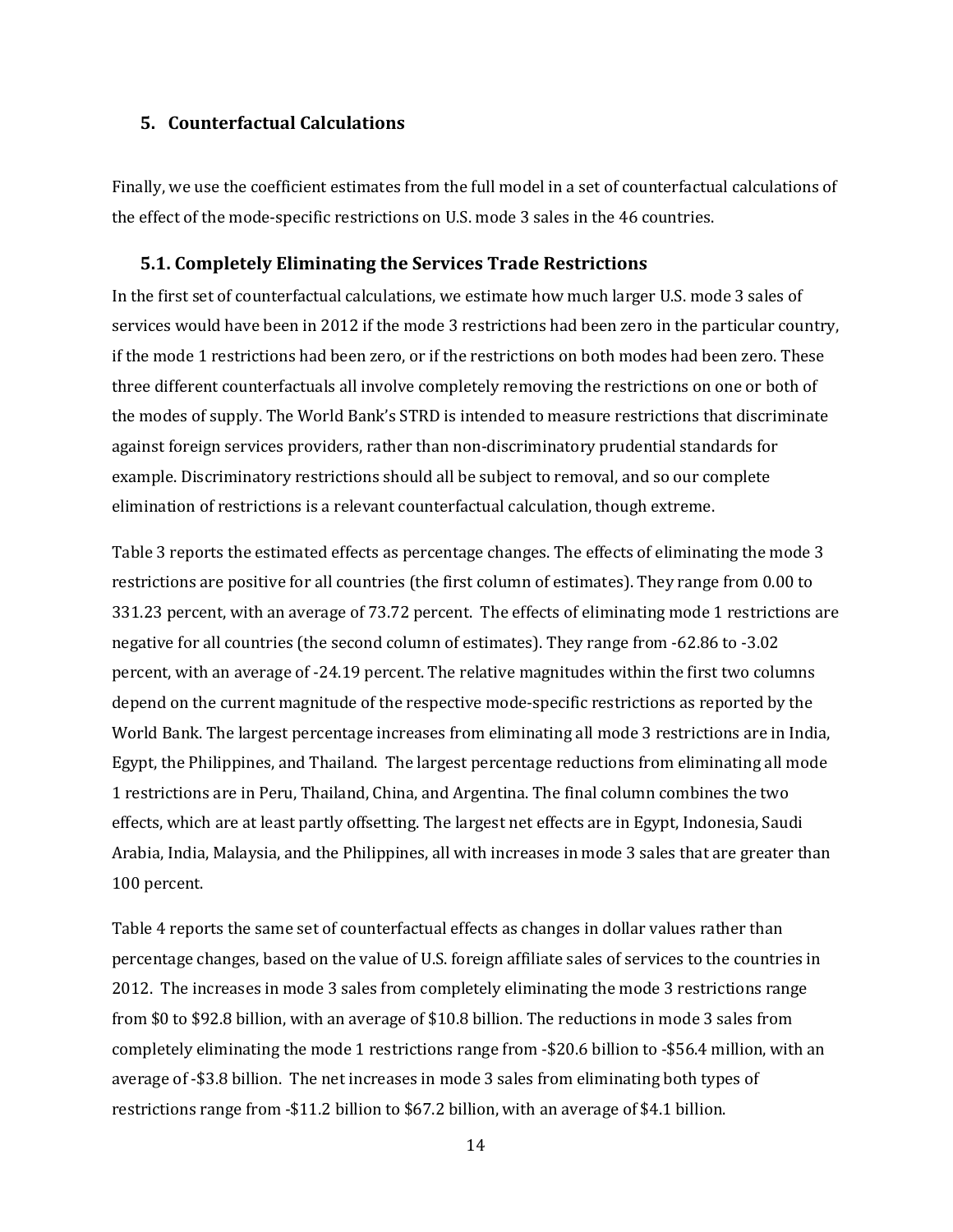#### **5.2. Reducing the Services Trade Restrictions to Benchmark Values**

Even if the restrictions are discriminatory, it may not be practical to eliminate them entirely. For this reason, we present a second, more moderate set of counterfactual calculations. Instead of completely eliminating all of the services trade restrictions, we reduce the restrictions to a modespecific benchmark value, the 25<sup>th</sup> percentile value for the 46 countries in the estimation sample. For the reweighted mode 3 restrictions, the  $25<sup>th</sup>$  percentile value is 7.1106. For the reweighted mode 1 restrictions, the 25th percentile value is 7.1974. If a country's measure of restrictions is already below the applicable benchmark value, then its measure of restrictions is not reduced in this second set of counterfactual calculations and there is no estimated effect on mode 3 sales in the country. In other words, the counterfactual caps the restrictions at the benchmark values.

The effects of capping the mode 3 restrictions are positive for 34 of the countries and zero for the other 12 (the first column of estimates). The effects range from 0.00 to 261.77 percent, with an average of 47.02 percent. The effects of capping the mode 1 restrictions at the benchmark values are negative for 34 of the countries and zero for the other 12 (the second column of estimates). They range from -58.08 to 0.00 percent, with an average of -15.30 percent. The final column combines the two partly offsetting effects. The net effects range from -48.38 to 164.27 percent, with an average of 21.12 percent.

### **5.3. Alternative Measure of Mode 3 Restrictions**

As a further sensitivity analysis, we repeat the counterfactual calculations using an alternative measure of mode 3 restrictions that we constructed from the standardized measures in the STRD. These are the policy measures that are common to all of the services sectors.[25](#page-15-0) Our alternative based on the standardized measures should be less sensitive to the mix of industries in the services aggregate, since it is limited to measures that affect all of the sectors. We re-estimated the econometric model with this alternative measure. The estimated coefficient on mode 3 restrictions is still negative and statistically significant.<sup>26</sup> We recalculated the first counterfactual in Table 3 with this alternative measure. Table 6 reports a side-by-side comparison of the percentage effects. On average the effects are smaller but similar when we use the alternative measure, a 62.96 percent increase in foreign affiliate sales compared to 73.72 percent. Australia, Chile, Egypt, and Thailand

l

<span id="page-15-0"></span> $^{25}$  Borchert et al. (2012) lists the standardized measures in the STRD.

<span id="page-15-1"></span><sup>&</sup>lt;sup>26</sup> The magnitudes of the two coefficient estimates are not comparable, since the two explanatory variables include different sets of policy measures. On the other hand, the percentage effects in the counterfactuals are directly comparable.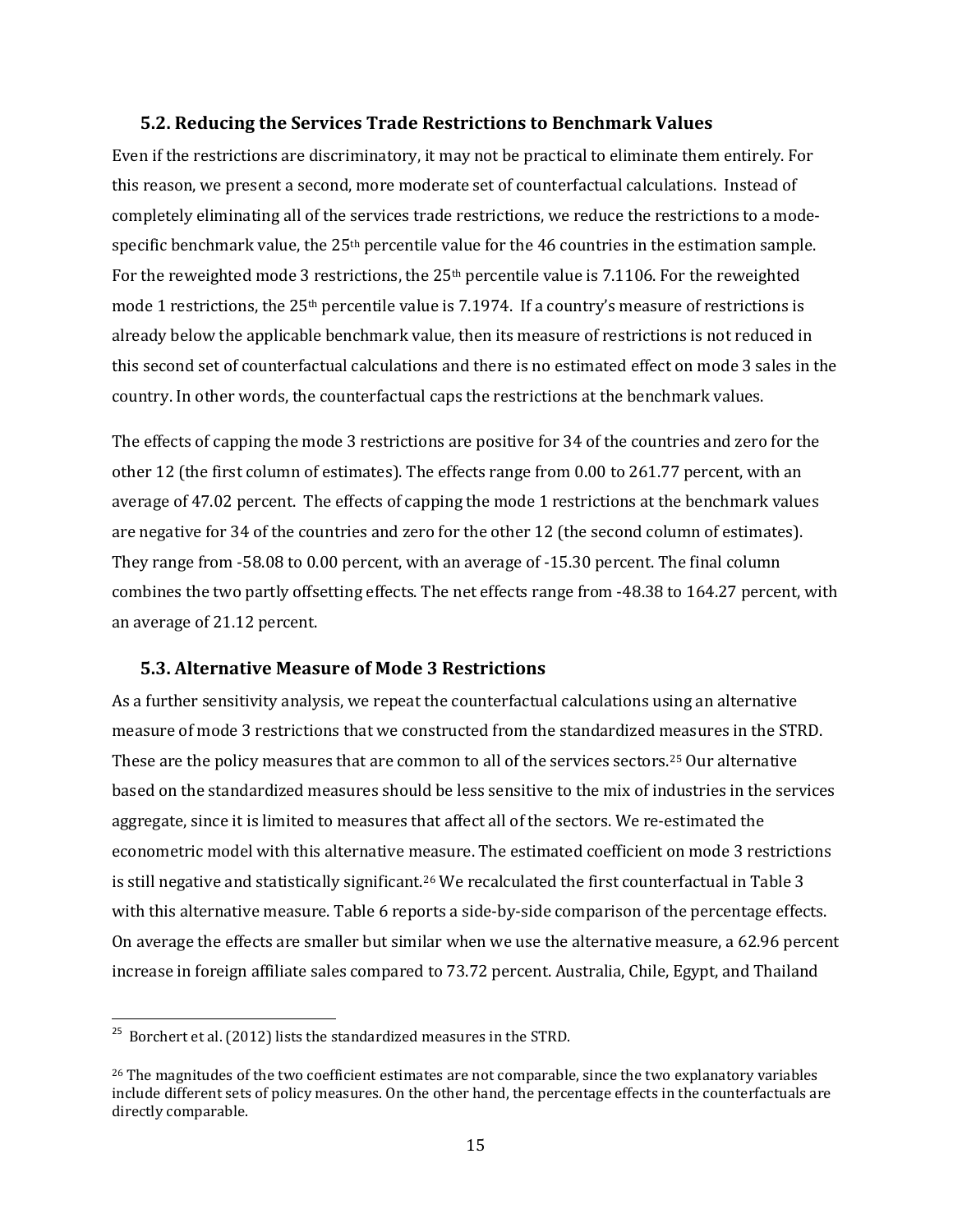have much smaller effects with the alternative measures, while India, Indonesia, and the Philippines have much larger effects.

## **6. Conclusions**

The econometric analysis demonstrates that the services trade restrictions in the World Bank's database have an impact on the mode 3 sales of U.S.-parented multinationals that is economically and statistically significant. Restrictions on mode 3 sales directly reduce foreign affiliate sales of services, while restrictions on mode 1 sales increase foreign affiliate sales due to inter-modal switching.

Our main estimates indicate that completely eliminating restrictions on mode 3 supply would increase foreign affiliate sales by 73.72 percent on average across the countries, while completely eliminating restrictions on mode 1 cross-border exports of services would reduce foreign affiliate sales by 24.19 percent on average. These effects are smaller, but still economically significant, when we cap the services trade restrictions at the 25th percentile benchmark values rather than eliminating the restrictions entirely.

These estimates are subject to the data limitations that we have discussed in the paper, but we view them as a useful attempt to estimate the effects of the services trade restrictions on U.S. mode 3 sales of services. One direction for further research is to improve the data sources. A second direction is to try to refine the counterfactual calculations by limiting the reductions in services trade restrictions to policy changes that are likely to be actually achieved through current or future international negotiations.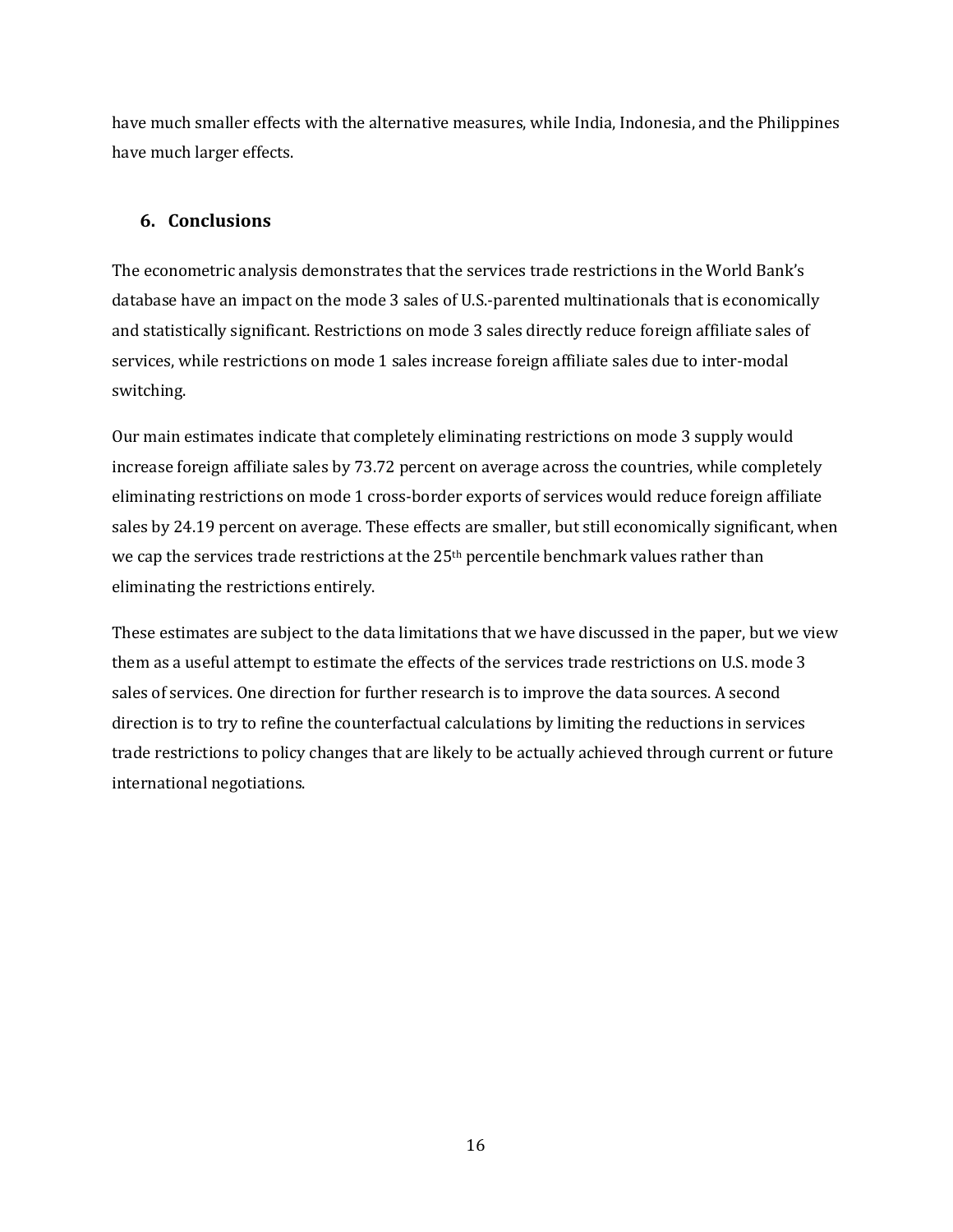## **References**

Barattieri, A., I. Borchert, and A. Mattoo (2014): "Cross-Border Mergers and Acquisitions in Services: The Role of Policy and Industrial Structure." World Bank Policy Research Paper No. 6905.

Borchert, I., B. Gootiiz, and A. Mattoo (2012): "Guide to the Services Trade Restrictions Database." World Bank Policy Research Paper No. 6108.

Borchert, I., B. Gootiiz, and A. Mattoo (2013): "Policy Barriers to International Trade in Services: Evidence from a New Database." *World Bank Economic Review* 28 (1): 162-188.

Girma, S., R. Kneller, and M. Pisu (2005): "Exports versus FDI: An Empirical Test." *Review of World Economics/WeltwirtschaftlichesArchiv* 141 (2): 193-218*.*

Grimm, A.M. and C.S. Krishnan (2014): "International Services: Trade in Services in 2013 and Services Supplied through Affiliates in 2012." *Survey of Current Business* October: 1-25.

Engel, D. and V. Procher (2012): "Export, FDI and Firm Productivity." *Applied Economics* 44: 1931- 40.

Helpman, E., M. Melitz, and S. Yeaple (2003): "Export versus FDI." NBER Working Paper No. 9439.

Helpman, E., M. Melitz, and S. Yeaple (2004): "Export Versus FDI with Heterogeneous Firms." *American Economic Review* 94: 300-16.

Keller, W. and S. Yeaple (2013): "Gravity in the Knowledge Economy." *American Economic Review*  103 (4): 1414-44.

Markusen, J. (2002): *Multinational Firms and the Theory of International Trade*. Cambridge and London: MIT Press.

Melitz, M. (2003): "The Impact of Trade on Aggregate Industry Productivity and Intra-Industry Reallocations." *Econometrica* 71 (6): 1695-725.

Santos Silva, J.M.C. and S. Tenreyro (2006): "The Log of Gravity." *Review of Economics and Statistics* 88 (4): 641-658.

Tomiura, E. (2007): "Foreign Outsourcing, Exporting, and FDI: A Productivity Comparison at the Firm Level." *Journal of International Economics* 72 (1): 113-27.

Van der Marel, E. and B. Shepherd (2012): "Services Trade, Regulation and Regional Integration: Evidence from Sectoral Data." *World Economy* 36 (11): 1393-1405.

Yeaple, S. R. (2009): "Firm Heterogeneity and the Structure of U.S. Multinational Activity." *Journal of International Economics* 78 (2): 206-15.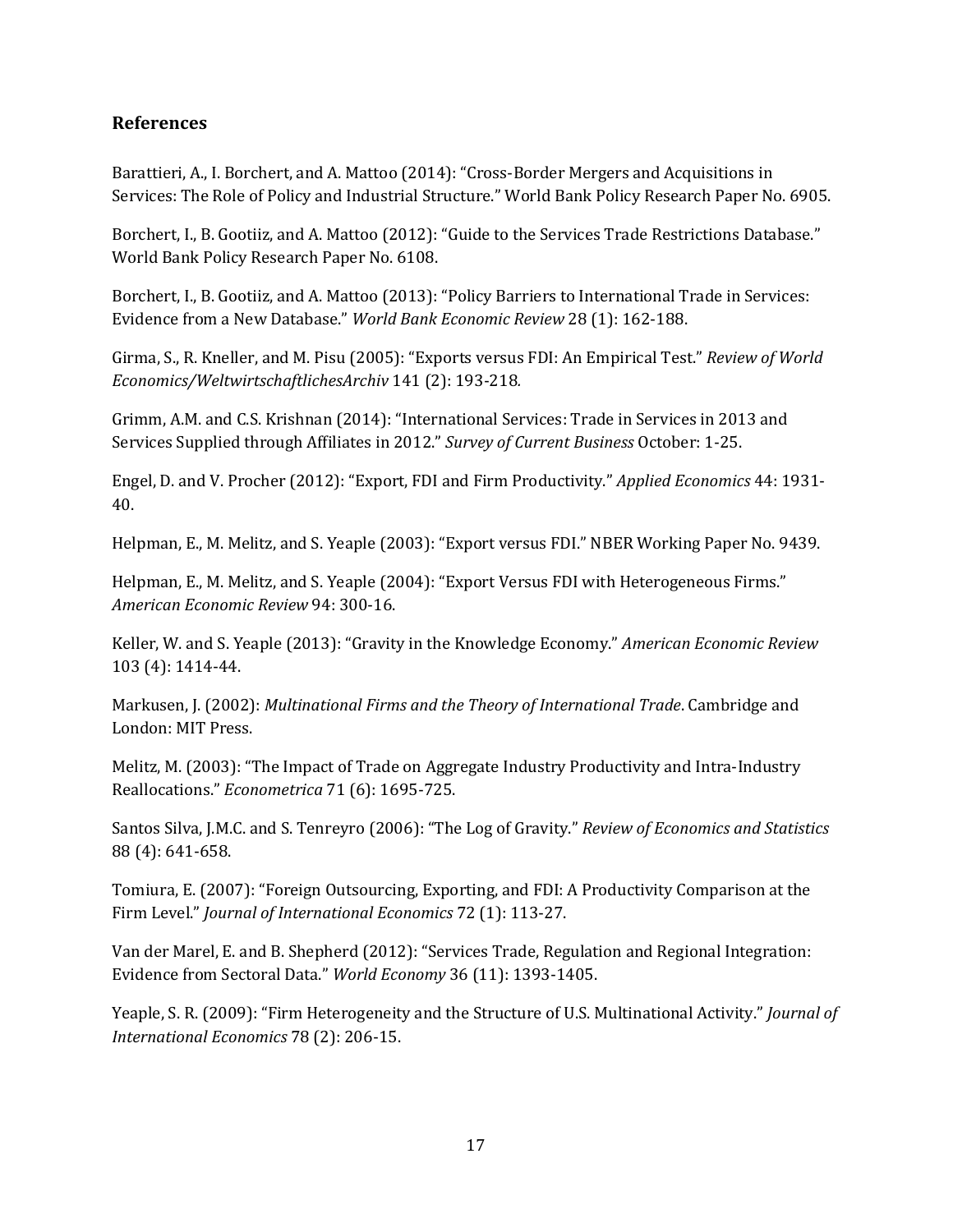|                       | Foreign Affiliate Sales of    | Reweighted          | Reweighted          |
|-----------------------|-------------------------------|---------------------|---------------------|
|                       | Services to the Local Market  | <b>Country STRI</b> | <b>Country STRI</b> |
|                       | in 2012 (Millions of Dollars) | for Mode 3          | for Mode 1          |
| Argentina             | 8,056                         | 5.10                | 46.55               |
| Australia             | 51,249                        | 28.70               | 10.22               |
| Austria               | 3,891                         | 7.11                | 9.30                |
| Belgium               | 14,296                        | 11.24               | 5.56                |
| <b>Brazil</b>         | 35,895                        | 23.85               | 29.52               |
| Canada                | 124,282                       | 22.58               | 7.47                |
| Chile                 | 11,454                        | 23.94               | 10.48               |
| China                 | 36,460                        | 30.43               | 48.38               |
| Colombia              | 4,943                         | 19.24               | 13.62               |
| Costa Rica            | 973                           | 22.49               | 38.50               |
| Czech Republic        | 2,891                         | 6.26                | 29.81               |
| Denmark               | 4,708                         | 9.95                | 4.25                |
| Dominican Republic    | 1,526                         | 4.05                | 3.93                |
| Ecuador               | 991                           | 0.00                | 19.54               |
| Egypt                 | 1,187                         | 49.40               | 11.53               |
| Finland               | 1,745                         | 23.34               | 6.87                |
| France                | 41,496                        | 15.60               | 12.14               |
| Germany               | 54,064                        | 7.38                | 7.20                |
| Greece                | 1,343                         | 7.43                | 7.71                |
| Honduras              | 333                           | 9.96                | 35.35               |
| Hungary               | 2,063                         | 11.16               | 11.05               |
| India                 | 15,243                        | 42.66               | 59.17               |
| Indonesia             | 2,987                         | 10.20               | 39.54               |
| Ireland               | 27,077                        | 7.20                | 4.71                |
| Italy                 | 24,060                        | 8.82                | 17.76               |
| Japan                 | 75,678                        | 12.64               | 12.16               |
| Korea                 | 11,556                        | 14.45               | 8.45                |
| Malaysia              | 7,217                         | 21.68               | 44.44               |
| Mexico                | 39,442                        | 43.93               | 16.43               |
| Netherlands           | 28,644                        | 4.58                | 5.48                |
| New Zealand           | 4,123                         | 7.07                | 4.24                |
| Nigeria               | 948                           | 3.65                | 27.95               |
| Panama                | 1,053                         | 12.11               | 29.99               |
| Peru                  | 2,400                         | 58.95               | 16.49               |
|                       | 3,529                         | 28.87               | 48.45               |
| Philippines<br>Poland |                               | 5.24                |                     |
|                       | 6,146                         |                     | 5.36                |
| Portugal              | 2,329                         | 28.81               | 10.67               |
| Russia                | 8,811                         | 20.40               | 32.19               |
| Saudi Arabia          | 2,651                         | 15.76               | 42.12               |
| South Africa          | 6,768                         | 1.83                | 29.07               |
| Spain                 | 13,207                        | 10.52               | 4.53                |
| Sweden                | 7,762                         | 10.11               | 7.10                |
| Thailand              | 5,330                         | 57.19               | 44.94               |
| Turkey                | 4,210                         | 14.91               | 8.79                |
| <b>United Kingdom</b> | 165,884                       | 6.40                | 6.38                |
| Venezuela             | 4,040                         | 19.54               | 28.99               |

# **Table 1. Foreign Affiliate Sales and Services Trade Restrictiveness Measures**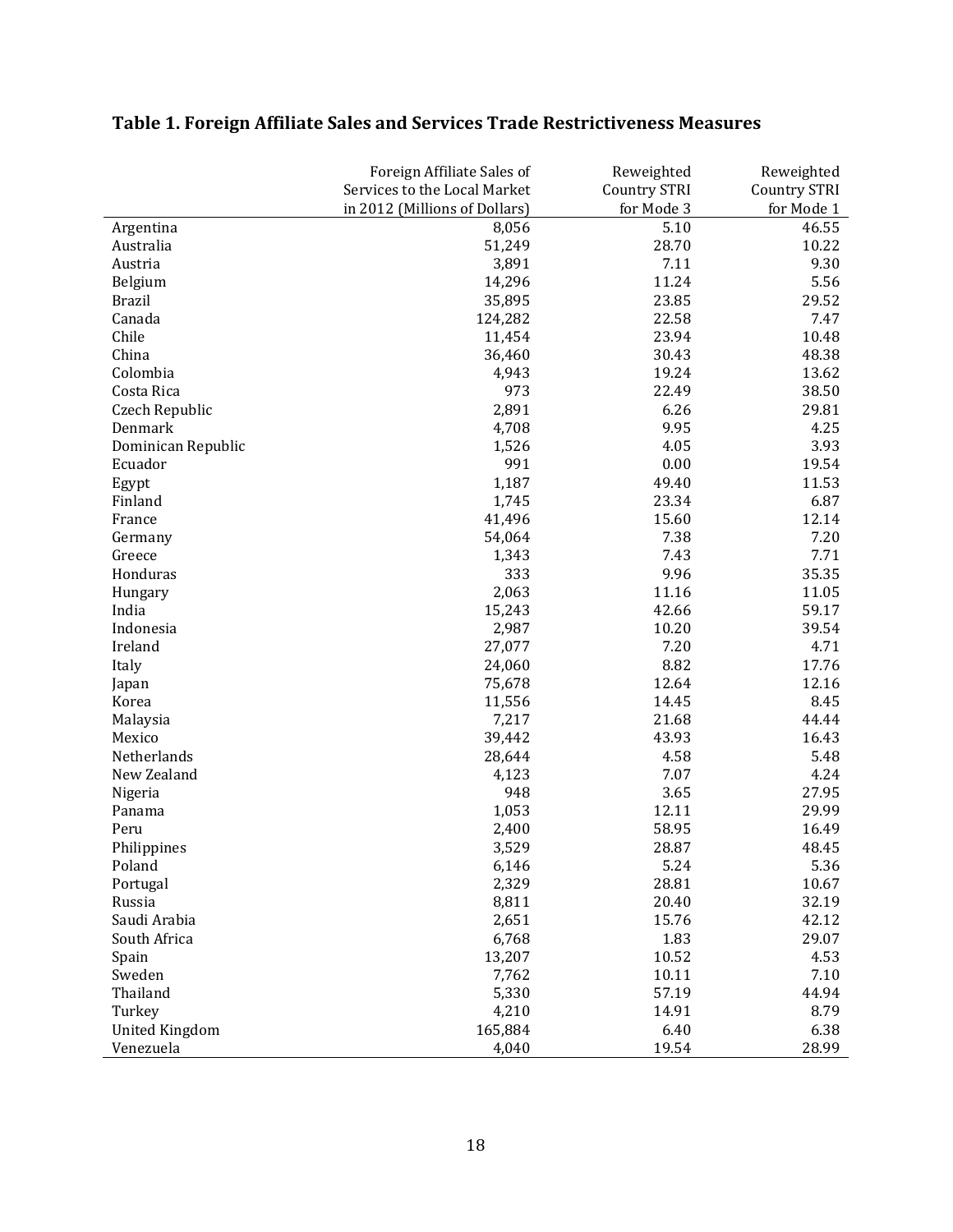## **Table 2. Econometric Estimates**

Dependent Variable:

Value of U.S. Foreign Affiliate Sales of Services to the Local Market, by Destination Country and Year

|                               | Full      | First       | Second         |
|-------------------------------|-----------|-------------|----------------|
|                               | Model     | Alternative | Alternative    |
| Mode 3 Restrictions           | $-0.0247$ | $-0.0258$   | $-0.0249$      |
|                               | (0.0078)  | (0.0061)    | (0.0078)       |
| Mode 1 Restrictions           | 0.0168    | 0.0158      | 0.0165         |
|                               | (0.0075)  | (0.0078)    | (0.0074)       |
|                               |           |             |                |
| Log of GDP                    | 0.8691    | 0.8775      | 0.8670         |
|                               | (0.0551)  | (0.0591)    | (0.0545)       |
|                               |           |             |                |
| Log of GDP per Capita         | 0.3645    | 0.3424      | 0.3567         |
|                               | (0.1051)  | (0.0750)    | (0.1049)       |
|                               |           |             |                |
| FTA with the United States    | $-0.0640$ |             | $-0.0631$      |
|                               | (0.2133)  |             | (0.2129)       |
| <b>English Speaking</b>       | 1.3238    | 1.3114      | 1.3245         |
|                               |           |             |                |
|                               | (0.1366)  | (0.1336)    | (0.1369)       |
| Log of Kilometers             | $-0.2696$ | $-0.2579$   | $-0.2711$      |
| from the United States        | (0.0508)  | (0.0530)    | (0.0509)       |
|                               |           |             |                |
| <b>Year 2010</b>              | $-0.0589$ | $-0.0592$   |                |
|                               | (0.0272)  | (0.0274)    |                |
|                               |           |             |                |
| <b>Year 2011</b>              | $-0.0850$ | $-0.0844$   |                |
|                               | (0.0325)  | (0.0316)    |                |
|                               |           |             |                |
| <b>Year 2012</b>              | $-0.0561$ | $-0.0558$   |                |
|                               | (0.0395)  | (0.0389)    |                |
| Constant                      | 2.4002    | 2.4837      | 2.4634         |
|                               | (0.9937)  | (0.8664)    | (0.9780)       |
|                               |           |             |                |
| Number of Observations        | 180       | 180         | 180            |
|                               |           |             |                |
| Pseudo $R^2$                  | 0.9300    | 0.9298      | 0.9295         |
|                               |           |             |                |
| Akaike Information Criterion  | 404,249   | 405,291     | 406,936        |
|                               |           |             |                |
| $\chi^2$ for the Year Effects | 23.97     | 25.61       | Not Applicable |

The standard errors are reported in parentheses. They are corrected for clustering by country.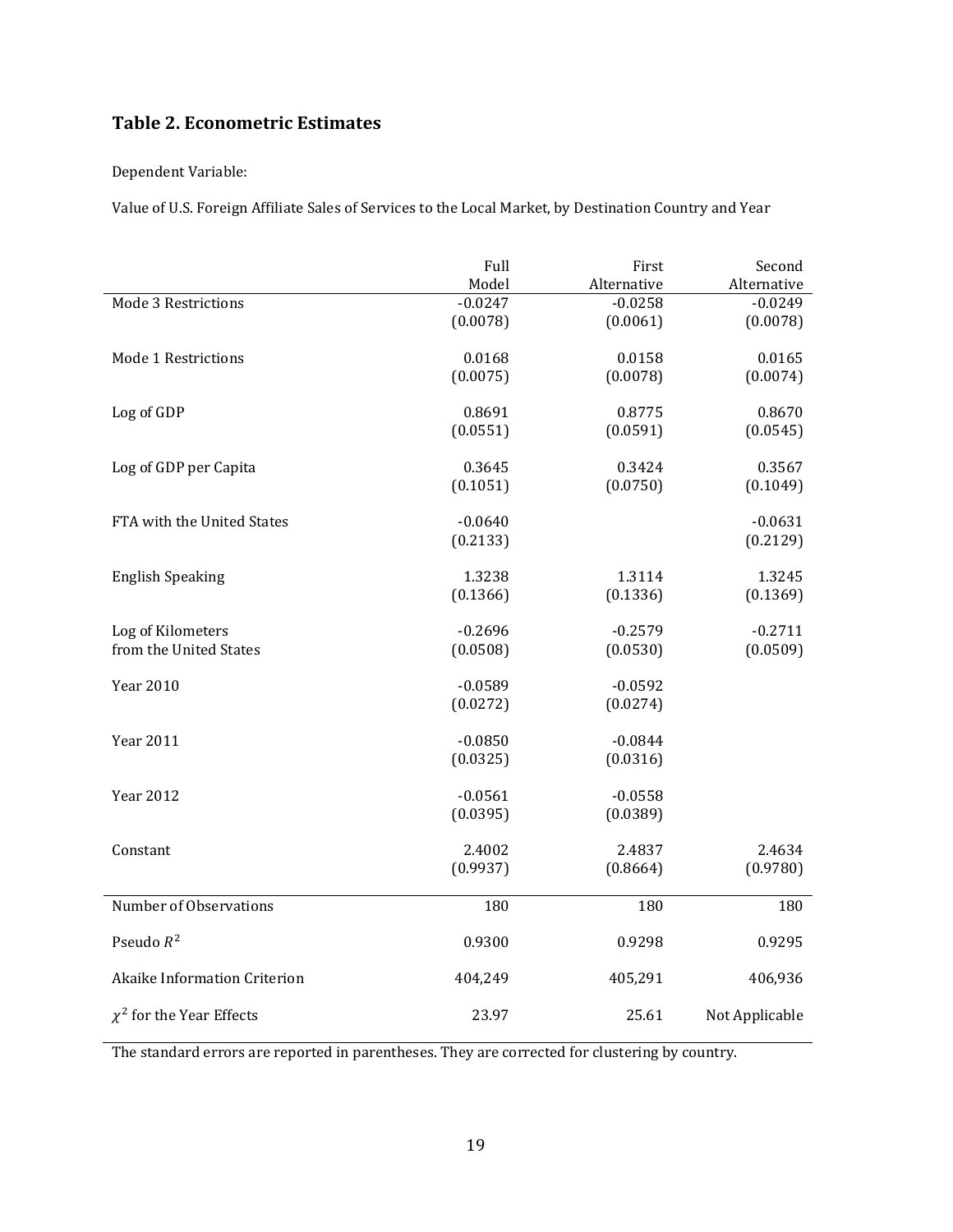| Table 3. Counterfactual Effects of Removing Restrictions on Services Supply |  |  |  |
|-----------------------------------------------------------------------------|--|--|--|
|                                                                             |  |  |  |

(Percentage Changes)

|                       | Percentage Change in | Percentage Change in | Percentage Change in  |
|-----------------------|----------------------|----------------------|-----------------------|
|                       | Mode 3 Sales from    | Mode 3 Sales from    | Mode 3 Sales from     |
|                       | Setting Mode 3       | Setting Mode 1       | Setting Both Types of |
|                       | Restrictions to Zero | Restrictions to Zero | Restrictions to Zero  |
| Argentina             | 13.42                | $-54.25$             | $-48.11$              |
| Australia             | 103.18               | $-15.77$             | 71.13                 |
| Austria               | 19.20                | $-14.46$             | 1.96                  |
| Belgium               | 32.01                | $-8.91$              | 20.24                 |
| <b>Brazil</b>         | 80.25                | $-39.09$             | 9.78                  |
| Canada                | 74.65                | $-11.80$             | 54.04                 |
| Chile                 | 80.63                | $-16.15$             | 51.46                 |
| China                 | 112.02               | $-55.64$             | $-5.94$               |
| Colombia              | 60.83                | $-20.45$             | 27.94                 |
| Costa Rica            | 74.27                | $-47.62$             | $-8.73$               |
| Czech Republic        | 16.74                | $-39.39$             | $-29.25$              |
| Denmark               | 27.86                | $-6.89$              | 19.06                 |
| Dominican Republic    | 10.52                | $-6.39$              | 3.46                  |
| Ecuador               | 0.00                 | $-27.98$             | $-27.98$              |
| Egypt                 | 238.78               | $-17.61$             | 179.14                |
| Finland               | 77.98                | $-10.89$             | 58.59                 |
| France                | 47.01                | $-18.45$             | 19.89                 |
| Germany               | 20.01                | $-11.39$             | 6.34                  |
| Greece                | 20.15                | $-12.15$             | 5.55                  |
| Honduras              | 27.90                | $-44.78$             | $-29.37$              |
| Hungary               | 31.39                | $-17.10$             | 8.92                  |
| India                 | 331.23               | $-51.16$             | 110.60                |
| Indonesia             | 165.57               | $-15.75$             | 123.74                |
| Ireland               | 12.35                | $-11.39$             | $-0.45$               |
| Italy                 | 55.06                | $-13.78$             | 33.70                 |
| Japan                 | 35.04                | $-19.13$             | 9.21                  |
| Korea                 | 23.21                | $-21.55$             | $-3.34$               |
| Malaysia              | 199.70               | $-30.52$             | 108.22                |
| Mexico                | 50.03                | $-52.20$             | $-28.28$              |
| Netherlands           | 14.50                | $-7.40$              | 6.02                  |
| New Zealand           | 11.03                | $-11.19$             | $-1.40$               |
| Nigeria               | 99.43                | $-5.95$              | 87.57                 |
| Panama                | 109.76               | $-18.41$             | 71.15                 |
| Peru                  | 50.27                | $-62.86$             | $-44.18$              |
| Philippines           | 230.92               | $-38.43$             | 103.74                |
| Poland                | 14.16                | $-8.43$              | 4.54                  |
| Portugal              | 30.14                | $-38.37$             | $-19.79$              |
| Russia                | 121.45               | $-29.02$             | 57.18                 |
| Saudi Arabia          | 183.06               | $-23.26$             | 117.22                |
| South Africa          | 105.02               | $-3.02$              | 98.83                 |
| Spain                 | 11.85                | $-16.19$             | $-6.26$               |
| Sweden                | 19.18                | $-15.62$             | 0.56                  |
| Thailand              | 203.47               | $-61.74$             | 16.10                 |
| Turkey                | 24.23                | $-22.15$             | $-3.29$               |
| <b>United Kingdom</b> | 17.06                | $-10.20$             | 5.13                  |
| Venezuela             | 104.62               | $-27.98$             | 47.37                 |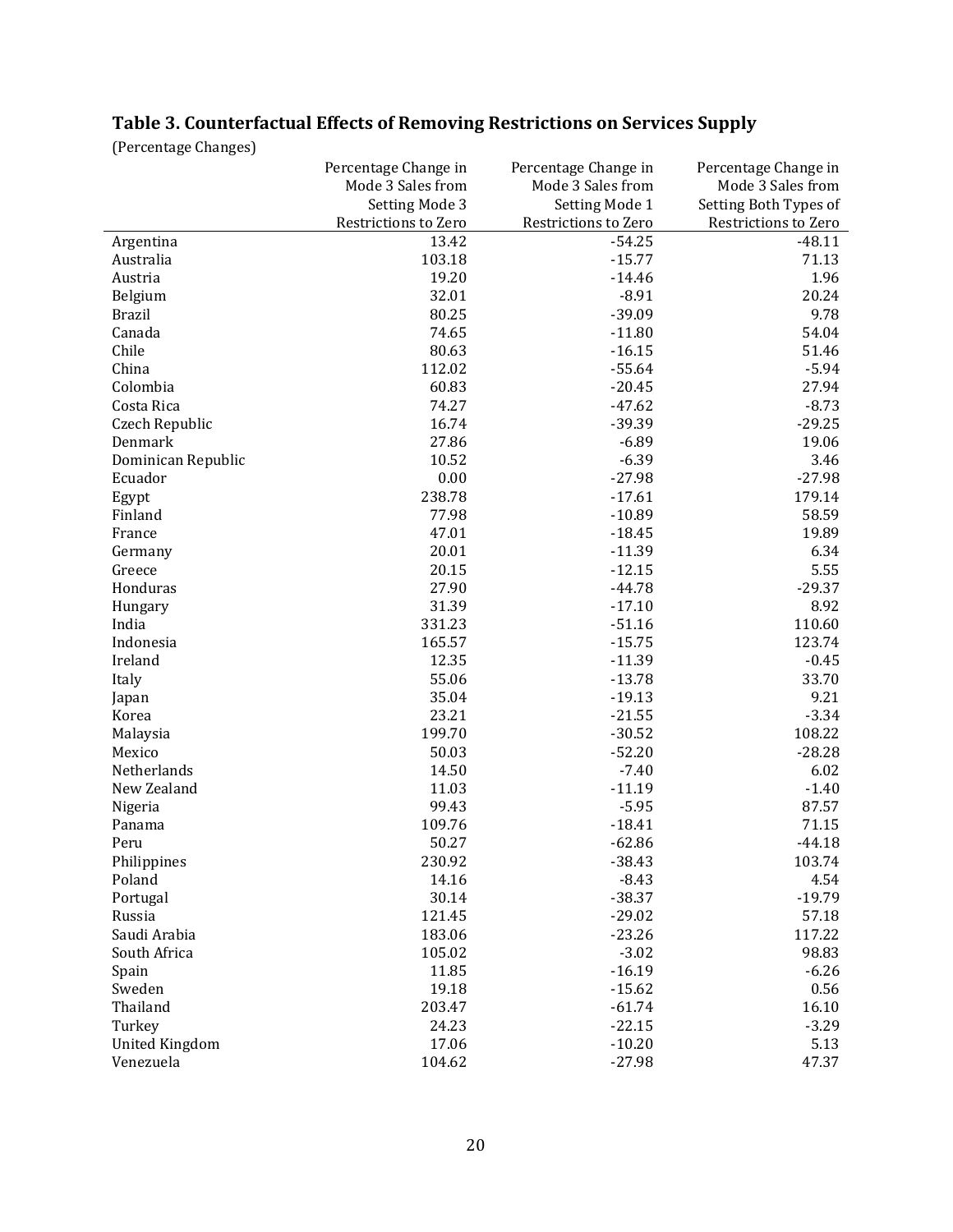## **Table 4. Counterfactual Effects of Removing Restrictions on Services Supply**

(Millions of Dollars)

| Setting Mode 3<br>Setting Mode 1<br>Setting Both Types of<br>Restrictions to Zero<br>Restrictions to Zero<br>Restrictions to Zero<br>$-4,371$<br>1,081<br>$-3,876$<br>Argentina<br>Australia<br>52,879<br>36,454<br>$-8,084$<br>747<br>$-563$<br>Austria<br>76<br>4,576<br>$-1,274$<br>2,894<br>Belgium<br>28,806<br>$-14,033$<br>3,511<br><b>Brazil</b><br>92,776<br>Canada<br>$-14,662$<br>67,168<br>Chile<br>9,235<br>$-1,850$<br>5,894<br>China<br>40,842<br>$-20,285$<br>$-2,166$<br>$-1,011$<br>1,381<br>Colombia<br>3,007<br>723<br>$-463$<br>$-85$<br>Costa Rica<br>484<br>$-1,139$<br>$-846$<br>Czech Republic<br>$-324$<br>897<br>Denmark<br>1,312<br>$-98$<br>53<br>161<br>Dominican Republic<br>$\boldsymbol{0}$<br>$-277$<br>$-277$<br>Ecuador<br>2,834<br>$-209$<br>2,126<br>Egypt<br>$-190$<br>Finland<br>1,361<br>1,022<br>8,252<br>19,508<br>$-7,657$<br>France<br>$-6,157$<br>3,426<br>10,816<br>Germany<br>Greece<br>271<br>$-163$<br>75<br>93<br>$-98$<br>Honduras<br>$-149$<br>184<br>648<br>$-353$<br>Hungary<br>50,490<br>$-7,799$<br>16,859<br>India<br>Indonesia<br>$-471$<br>3,696<br>4,946<br>$-3,084$<br>$-121$<br>Ireland<br>3,344<br>$-3,314$<br>13,248<br>8,109<br>Italy<br>26,520<br>$-14,476$<br>6,971<br>Japan<br>$-386$<br>2,683<br>$-2,490$<br>Korea<br>14,412<br>$-2,203$<br>7,811<br>Malaysia<br>19,735<br>$-20,587$<br>$-11,153$<br>Mexico<br>$-2,120$<br>4,153<br>1,726<br>Netherlands<br>455<br>New Zealand<br>$-462$<br>$-58$<br>830<br>943<br>$-56$<br>Nigeria<br>$-194$<br>1,156<br>749<br>Panama<br>$-1,509$<br>$-1,060$<br>Peru<br>1,206<br>8,149<br>$-1,356$<br>Philippines<br>3,661<br>870<br>279<br>Poland<br>$-518$<br>702<br>$-894$<br>$-461$<br>Portugal<br>10,701<br>$-2,557$<br>5,038<br>Russia<br>Saudi Arabia<br>$-617$<br>3,107<br>4,853<br>South Africa<br>$-204$<br>6,689<br>7,108<br>$-2,139$<br>$-827$<br>Spain<br>1,565<br>Sweden<br>$-1,212$<br>44<br>1,489<br>Thailand<br>$-3,291$<br>858<br>10,845<br>$-138$<br>Turkey<br>1,020<br>$-933$<br><b>United Kingdom</b><br>28,308<br>$-16,917$<br>8,504 |           | Change in Dollar Value of | Change in Dollar Value of | Change in Dollar Value of |
|---------------------------------------------------------------------------------------------------------------------------------------------------------------------------------------------------------------------------------------------------------------------------------------------------------------------------------------------------------------------------------------------------------------------------------------------------------------------------------------------------------------------------------------------------------------------------------------------------------------------------------------------------------------------------------------------------------------------------------------------------------------------------------------------------------------------------------------------------------------------------------------------------------------------------------------------------------------------------------------------------------------------------------------------------------------------------------------------------------------------------------------------------------------------------------------------------------------------------------------------------------------------------------------------------------------------------------------------------------------------------------------------------------------------------------------------------------------------------------------------------------------------------------------------------------------------------------------------------------------------------------------------------------------------------------------------------------------------------------------------------------------------------------------------------------------------------------------------------------------------------------------------------------------------------------------------------------------------------------------------------------------------------------------------------------------------|-----------|---------------------------|---------------------------|---------------------------|
|                                                                                                                                                                                                                                                                                                                                                                                                                                                                                                                                                                                                                                                                                                                                                                                                                                                                                                                                                                                                                                                                                                                                                                                                                                                                                                                                                                                                                                                                                                                                                                                                                                                                                                                                                                                                                                                                                                                                                                                                                                                                     |           | Mode 3 Sales from         | Mode 3 Sales from         | Mode 3 Sales from         |
|                                                                                                                                                                                                                                                                                                                                                                                                                                                                                                                                                                                                                                                                                                                                                                                                                                                                                                                                                                                                                                                                                                                                                                                                                                                                                                                                                                                                                                                                                                                                                                                                                                                                                                                                                                                                                                                                                                                                                                                                                                                                     |           |                           |                           |                           |
|                                                                                                                                                                                                                                                                                                                                                                                                                                                                                                                                                                                                                                                                                                                                                                                                                                                                                                                                                                                                                                                                                                                                                                                                                                                                                                                                                                                                                                                                                                                                                                                                                                                                                                                                                                                                                                                                                                                                                                                                                                                                     |           |                           |                           |                           |
|                                                                                                                                                                                                                                                                                                                                                                                                                                                                                                                                                                                                                                                                                                                                                                                                                                                                                                                                                                                                                                                                                                                                                                                                                                                                                                                                                                                                                                                                                                                                                                                                                                                                                                                                                                                                                                                                                                                                                                                                                                                                     |           |                           |                           |                           |
|                                                                                                                                                                                                                                                                                                                                                                                                                                                                                                                                                                                                                                                                                                                                                                                                                                                                                                                                                                                                                                                                                                                                                                                                                                                                                                                                                                                                                                                                                                                                                                                                                                                                                                                                                                                                                                                                                                                                                                                                                                                                     |           |                           |                           |                           |
|                                                                                                                                                                                                                                                                                                                                                                                                                                                                                                                                                                                                                                                                                                                                                                                                                                                                                                                                                                                                                                                                                                                                                                                                                                                                                                                                                                                                                                                                                                                                                                                                                                                                                                                                                                                                                                                                                                                                                                                                                                                                     |           |                           |                           |                           |
|                                                                                                                                                                                                                                                                                                                                                                                                                                                                                                                                                                                                                                                                                                                                                                                                                                                                                                                                                                                                                                                                                                                                                                                                                                                                                                                                                                                                                                                                                                                                                                                                                                                                                                                                                                                                                                                                                                                                                                                                                                                                     |           |                           |                           |                           |
|                                                                                                                                                                                                                                                                                                                                                                                                                                                                                                                                                                                                                                                                                                                                                                                                                                                                                                                                                                                                                                                                                                                                                                                                                                                                                                                                                                                                                                                                                                                                                                                                                                                                                                                                                                                                                                                                                                                                                                                                                                                                     |           |                           |                           |                           |
|                                                                                                                                                                                                                                                                                                                                                                                                                                                                                                                                                                                                                                                                                                                                                                                                                                                                                                                                                                                                                                                                                                                                                                                                                                                                                                                                                                                                                                                                                                                                                                                                                                                                                                                                                                                                                                                                                                                                                                                                                                                                     |           |                           |                           |                           |
|                                                                                                                                                                                                                                                                                                                                                                                                                                                                                                                                                                                                                                                                                                                                                                                                                                                                                                                                                                                                                                                                                                                                                                                                                                                                                                                                                                                                                                                                                                                                                                                                                                                                                                                                                                                                                                                                                                                                                                                                                                                                     |           |                           |                           |                           |
|                                                                                                                                                                                                                                                                                                                                                                                                                                                                                                                                                                                                                                                                                                                                                                                                                                                                                                                                                                                                                                                                                                                                                                                                                                                                                                                                                                                                                                                                                                                                                                                                                                                                                                                                                                                                                                                                                                                                                                                                                                                                     |           |                           |                           |                           |
|                                                                                                                                                                                                                                                                                                                                                                                                                                                                                                                                                                                                                                                                                                                                                                                                                                                                                                                                                                                                                                                                                                                                                                                                                                                                                                                                                                                                                                                                                                                                                                                                                                                                                                                                                                                                                                                                                                                                                                                                                                                                     |           |                           |                           |                           |
|                                                                                                                                                                                                                                                                                                                                                                                                                                                                                                                                                                                                                                                                                                                                                                                                                                                                                                                                                                                                                                                                                                                                                                                                                                                                                                                                                                                                                                                                                                                                                                                                                                                                                                                                                                                                                                                                                                                                                                                                                                                                     |           |                           |                           |                           |
|                                                                                                                                                                                                                                                                                                                                                                                                                                                                                                                                                                                                                                                                                                                                                                                                                                                                                                                                                                                                                                                                                                                                                                                                                                                                                                                                                                                                                                                                                                                                                                                                                                                                                                                                                                                                                                                                                                                                                                                                                                                                     |           |                           |                           |                           |
|                                                                                                                                                                                                                                                                                                                                                                                                                                                                                                                                                                                                                                                                                                                                                                                                                                                                                                                                                                                                                                                                                                                                                                                                                                                                                                                                                                                                                                                                                                                                                                                                                                                                                                                                                                                                                                                                                                                                                                                                                                                                     |           |                           |                           |                           |
|                                                                                                                                                                                                                                                                                                                                                                                                                                                                                                                                                                                                                                                                                                                                                                                                                                                                                                                                                                                                                                                                                                                                                                                                                                                                                                                                                                                                                                                                                                                                                                                                                                                                                                                                                                                                                                                                                                                                                                                                                                                                     |           |                           |                           |                           |
|                                                                                                                                                                                                                                                                                                                                                                                                                                                                                                                                                                                                                                                                                                                                                                                                                                                                                                                                                                                                                                                                                                                                                                                                                                                                                                                                                                                                                                                                                                                                                                                                                                                                                                                                                                                                                                                                                                                                                                                                                                                                     |           |                           |                           |                           |
|                                                                                                                                                                                                                                                                                                                                                                                                                                                                                                                                                                                                                                                                                                                                                                                                                                                                                                                                                                                                                                                                                                                                                                                                                                                                                                                                                                                                                                                                                                                                                                                                                                                                                                                                                                                                                                                                                                                                                                                                                                                                     |           |                           |                           |                           |
|                                                                                                                                                                                                                                                                                                                                                                                                                                                                                                                                                                                                                                                                                                                                                                                                                                                                                                                                                                                                                                                                                                                                                                                                                                                                                                                                                                                                                                                                                                                                                                                                                                                                                                                                                                                                                                                                                                                                                                                                                                                                     |           |                           |                           |                           |
|                                                                                                                                                                                                                                                                                                                                                                                                                                                                                                                                                                                                                                                                                                                                                                                                                                                                                                                                                                                                                                                                                                                                                                                                                                                                                                                                                                                                                                                                                                                                                                                                                                                                                                                                                                                                                                                                                                                                                                                                                                                                     |           |                           |                           |                           |
|                                                                                                                                                                                                                                                                                                                                                                                                                                                                                                                                                                                                                                                                                                                                                                                                                                                                                                                                                                                                                                                                                                                                                                                                                                                                                                                                                                                                                                                                                                                                                                                                                                                                                                                                                                                                                                                                                                                                                                                                                                                                     |           |                           |                           |                           |
|                                                                                                                                                                                                                                                                                                                                                                                                                                                                                                                                                                                                                                                                                                                                                                                                                                                                                                                                                                                                                                                                                                                                                                                                                                                                                                                                                                                                                                                                                                                                                                                                                                                                                                                                                                                                                                                                                                                                                                                                                                                                     |           |                           |                           |                           |
|                                                                                                                                                                                                                                                                                                                                                                                                                                                                                                                                                                                                                                                                                                                                                                                                                                                                                                                                                                                                                                                                                                                                                                                                                                                                                                                                                                                                                                                                                                                                                                                                                                                                                                                                                                                                                                                                                                                                                                                                                                                                     |           |                           |                           |                           |
|                                                                                                                                                                                                                                                                                                                                                                                                                                                                                                                                                                                                                                                                                                                                                                                                                                                                                                                                                                                                                                                                                                                                                                                                                                                                                                                                                                                                                                                                                                                                                                                                                                                                                                                                                                                                                                                                                                                                                                                                                                                                     |           |                           |                           |                           |
|                                                                                                                                                                                                                                                                                                                                                                                                                                                                                                                                                                                                                                                                                                                                                                                                                                                                                                                                                                                                                                                                                                                                                                                                                                                                                                                                                                                                                                                                                                                                                                                                                                                                                                                                                                                                                                                                                                                                                                                                                                                                     |           |                           |                           |                           |
|                                                                                                                                                                                                                                                                                                                                                                                                                                                                                                                                                                                                                                                                                                                                                                                                                                                                                                                                                                                                                                                                                                                                                                                                                                                                                                                                                                                                                                                                                                                                                                                                                                                                                                                                                                                                                                                                                                                                                                                                                                                                     |           |                           |                           |                           |
|                                                                                                                                                                                                                                                                                                                                                                                                                                                                                                                                                                                                                                                                                                                                                                                                                                                                                                                                                                                                                                                                                                                                                                                                                                                                                                                                                                                                                                                                                                                                                                                                                                                                                                                                                                                                                                                                                                                                                                                                                                                                     |           |                           |                           |                           |
|                                                                                                                                                                                                                                                                                                                                                                                                                                                                                                                                                                                                                                                                                                                                                                                                                                                                                                                                                                                                                                                                                                                                                                                                                                                                                                                                                                                                                                                                                                                                                                                                                                                                                                                                                                                                                                                                                                                                                                                                                                                                     |           |                           |                           |                           |
|                                                                                                                                                                                                                                                                                                                                                                                                                                                                                                                                                                                                                                                                                                                                                                                                                                                                                                                                                                                                                                                                                                                                                                                                                                                                                                                                                                                                                                                                                                                                                                                                                                                                                                                                                                                                                                                                                                                                                                                                                                                                     |           |                           |                           |                           |
|                                                                                                                                                                                                                                                                                                                                                                                                                                                                                                                                                                                                                                                                                                                                                                                                                                                                                                                                                                                                                                                                                                                                                                                                                                                                                                                                                                                                                                                                                                                                                                                                                                                                                                                                                                                                                                                                                                                                                                                                                                                                     |           |                           |                           |                           |
|                                                                                                                                                                                                                                                                                                                                                                                                                                                                                                                                                                                                                                                                                                                                                                                                                                                                                                                                                                                                                                                                                                                                                                                                                                                                                                                                                                                                                                                                                                                                                                                                                                                                                                                                                                                                                                                                                                                                                                                                                                                                     |           |                           |                           |                           |
|                                                                                                                                                                                                                                                                                                                                                                                                                                                                                                                                                                                                                                                                                                                                                                                                                                                                                                                                                                                                                                                                                                                                                                                                                                                                                                                                                                                                                                                                                                                                                                                                                                                                                                                                                                                                                                                                                                                                                                                                                                                                     |           |                           |                           |                           |
|                                                                                                                                                                                                                                                                                                                                                                                                                                                                                                                                                                                                                                                                                                                                                                                                                                                                                                                                                                                                                                                                                                                                                                                                                                                                                                                                                                                                                                                                                                                                                                                                                                                                                                                                                                                                                                                                                                                                                                                                                                                                     |           |                           |                           |                           |
|                                                                                                                                                                                                                                                                                                                                                                                                                                                                                                                                                                                                                                                                                                                                                                                                                                                                                                                                                                                                                                                                                                                                                                                                                                                                                                                                                                                                                                                                                                                                                                                                                                                                                                                                                                                                                                                                                                                                                                                                                                                                     |           |                           |                           |                           |
|                                                                                                                                                                                                                                                                                                                                                                                                                                                                                                                                                                                                                                                                                                                                                                                                                                                                                                                                                                                                                                                                                                                                                                                                                                                                                                                                                                                                                                                                                                                                                                                                                                                                                                                                                                                                                                                                                                                                                                                                                                                                     |           |                           |                           |                           |
|                                                                                                                                                                                                                                                                                                                                                                                                                                                                                                                                                                                                                                                                                                                                                                                                                                                                                                                                                                                                                                                                                                                                                                                                                                                                                                                                                                                                                                                                                                                                                                                                                                                                                                                                                                                                                                                                                                                                                                                                                                                                     |           |                           |                           |                           |
|                                                                                                                                                                                                                                                                                                                                                                                                                                                                                                                                                                                                                                                                                                                                                                                                                                                                                                                                                                                                                                                                                                                                                                                                                                                                                                                                                                                                                                                                                                                                                                                                                                                                                                                                                                                                                                                                                                                                                                                                                                                                     |           |                           |                           |                           |
|                                                                                                                                                                                                                                                                                                                                                                                                                                                                                                                                                                                                                                                                                                                                                                                                                                                                                                                                                                                                                                                                                                                                                                                                                                                                                                                                                                                                                                                                                                                                                                                                                                                                                                                                                                                                                                                                                                                                                                                                                                                                     |           |                           |                           |                           |
|                                                                                                                                                                                                                                                                                                                                                                                                                                                                                                                                                                                                                                                                                                                                                                                                                                                                                                                                                                                                                                                                                                                                                                                                                                                                                                                                                                                                                                                                                                                                                                                                                                                                                                                                                                                                                                                                                                                                                                                                                                                                     |           |                           |                           |                           |
|                                                                                                                                                                                                                                                                                                                                                                                                                                                                                                                                                                                                                                                                                                                                                                                                                                                                                                                                                                                                                                                                                                                                                                                                                                                                                                                                                                                                                                                                                                                                                                                                                                                                                                                                                                                                                                                                                                                                                                                                                                                                     |           |                           |                           |                           |
|                                                                                                                                                                                                                                                                                                                                                                                                                                                                                                                                                                                                                                                                                                                                                                                                                                                                                                                                                                                                                                                                                                                                                                                                                                                                                                                                                                                                                                                                                                                                                                                                                                                                                                                                                                                                                                                                                                                                                                                                                                                                     |           |                           |                           |                           |
|                                                                                                                                                                                                                                                                                                                                                                                                                                                                                                                                                                                                                                                                                                                                                                                                                                                                                                                                                                                                                                                                                                                                                                                                                                                                                                                                                                                                                                                                                                                                                                                                                                                                                                                                                                                                                                                                                                                                                                                                                                                                     |           |                           |                           |                           |
|                                                                                                                                                                                                                                                                                                                                                                                                                                                                                                                                                                                                                                                                                                                                                                                                                                                                                                                                                                                                                                                                                                                                                                                                                                                                                                                                                                                                                                                                                                                                                                                                                                                                                                                                                                                                                                                                                                                                                                                                                                                                     |           |                           |                           |                           |
|                                                                                                                                                                                                                                                                                                                                                                                                                                                                                                                                                                                                                                                                                                                                                                                                                                                                                                                                                                                                                                                                                                                                                                                                                                                                                                                                                                                                                                                                                                                                                                                                                                                                                                                                                                                                                                                                                                                                                                                                                                                                     |           |                           |                           |                           |
|                                                                                                                                                                                                                                                                                                                                                                                                                                                                                                                                                                                                                                                                                                                                                                                                                                                                                                                                                                                                                                                                                                                                                                                                                                                                                                                                                                                                                                                                                                                                                                                                                                                                                                                                                                                                                                                                                                                                                                                                                                                                     |           |                           |                           |                           |
|                                                                                                                                                                                                                                                                                                                                                                                                                                                                                                                                                                                                                                                                                                                                                                                                                                                                                                                                                                                                                                                                                                                                                                                                                                                                                                                                                                                                                                                                                                                                                                                                                                                                                                                                                                                                                                                                                                                                                                                                                                                                     |           |                           |                           |                           |
|                                                                                                                                                                                                                                                                                                                                                                                                                                                                                                                                                                                                                                                                                                                                                                                                                                                                                                                                                                                                                                                                                                                                                                                                                                                                                                                                                                                                                                                                                                                                                                                                                                                                                                                                                                                                                                                                                                                                                                                                                                                                     |           |                           |                           |                           |
|                                                                                                                                                                                                                                                                                                                                                                                                                                                                                                                                                                                                                                                                                                                                                                                                                                                                                                                                                                                                                                                                                                                                                                                                                                                                                                                                                                                                                                                                                                                                                                                                                                                                                                                                                                                                                                                                                                                                                                                                                                                                     |           |                           |                           |                           |
|                                                                                                                                                                                                                                                                                                                                                                                                                                                                                                                                                                                                                                                                                                                                                                                                                                                                                                                                                                                                                                                                                                                                                                                                                                                                                                                                                                                                                                                                                                                                                                                                                                                                                                                                                                                                                                                                                                                                                                                                                                                                     | Venezuela | 4,227                     | $-1,130$                  | 1,914                     |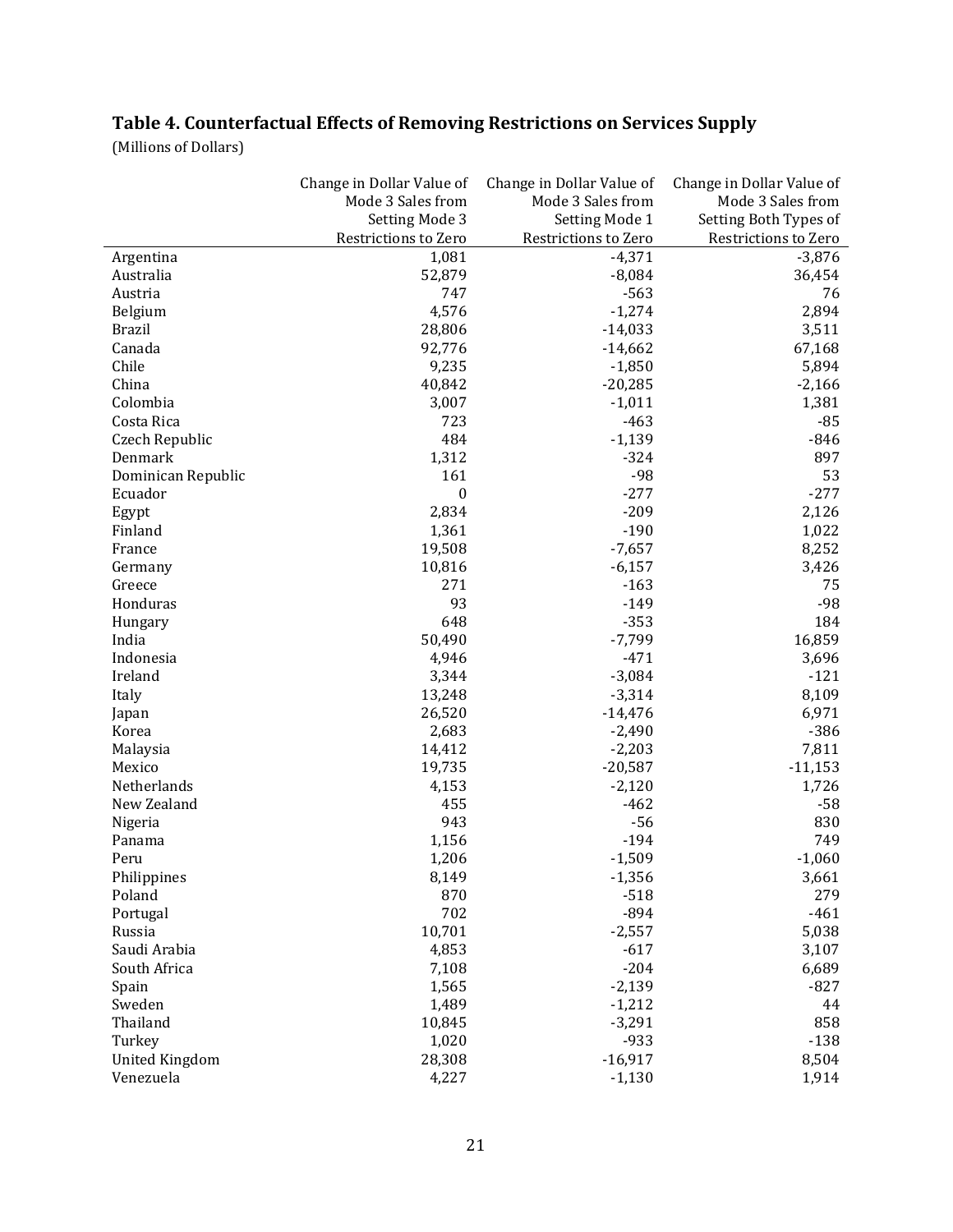# **Table 5. Counterfactual: Reducing Restrictions to 25th Percentile Values**

(Percentage Changes)

|                       | Percentage Change in    | Percentage Change in    | Percentage Change in    |
|-----------------------|-------------------------|-------------------------|-------------------------|
|                       | Mode 3 Sales from       | Mode 3 Sales from       | Mode 3 Sales from       |
|                       | Capping Mode 3          | Capping Mode 1          | Capping Both Types of   |
|                       | Restrictions at         | Restrictions at         | Restrictions at         |
|                       | <b>Benchmark Values</b> | <b>Benchmark Values</b> | <b>Benchmark Values</b> |
| Argentina             | 0.00                    | $-48.38$                | $-48.38$                |
| Australia             | 70.45                   | $-4.95$                 | 62.02                   |
| Austria               | 0.00                    | $-3.47$                 | $-3.47$                 |
| Belgium               | 10.74                   | 0.00                    | 10.74                   |
| <b>Brazil</b>         | 51.22                   | $-31.27$                | 3.94                    |
| Canada                | 46.52                   | $-0.46$                 | 45.84                   |
| Chile                 | 51.53                   | $-5.37$                 | 43.39                   |
| China                 | 77.87                   | -49.93                  | $-10.95$                |
| Colombia              | 34.92                   | $-10.23$                | 21.12                   |
| Costa Rica            | 46.20                   | $-40.89$                | $-13.59$                |
| Czech Republic        | 0.00                    | $-31.60$                | $-31.60$                |
| Denmark               | 7.27                    | 0.00                    | 7.27                    |
| Dominican Republic    | 0.00                    | 0.00                    | 0.00                    |
| Ecuador               | 0.00                    | $-18.72$                | $-18.72$                |
|                       |                         |                         |                         |
| Egypt                 | 184.22<br>49.31         | $-7.02$                 | 164.27                  |
| Finland               |                         | 0.00                    | 49.31                   |
| France                | 23.33                   | $-7.97$                 | 13.50                   |
| Germany               | 0.68                    | 0.00                    | 0.68                    |
| Greece                | 0.80                    | $-0.86$                 | $-0.07$                 |
| Honduras              | 7.30                    | $-37.68$                | $-33.13$                |
| Hungary               | 10.23                   | $-6.44$                 | 3.12                    |
| India                 | 261.77                  | $-44.89$                | 99.39                   |
| Indonesia             | 122.80                  | $-4.92$                 | 111.83                  |
| Ireland               | 0.00                    | 0.00                    | 0.00                    |
| Italy                 | 30.09                   | $-2.69$                 | 26.58                   |
| Japan                 | 13.29                   | $-8.73$                 | 3.40                    |
| Korea                 | 3.37                    | $-11.47$                | $-8.49$                 |
| Malaysia              | 151.42                  | $-21.59$                | 97.14                   |
| Mexico                | 25.87                   | $-46.05$                | $-32.10$                |
| Netherlands           | 0.00                    | 0.00                    | 0.00                    |
| New Zealand           | 0.00                    | 0.00                    | 0.00                    |
| Nigeria               | 67.31                   | 0.00                    | 67.31                   |
| Panama                | 75.98                   | $-7.92$                 | 62.04                   |
| Peru                  | 26.06                   | $-58.08$                | $-47.16$                |
| Philippines           | 177.62                  | $-30.52$                | 92.89                   |
| Poland                | 0.00                    | 0.00                    | 0.00                    |
| Portugal              | 9.18                    | $-30.45$                | $-24.06$                |
| Russia                | 85.78                   | $-19.90$                | 48.81                   |
| Saudi Arabia          | 137.46                  | $-13.40$                | 105.65                  |
| South Africa          | 72.00                   | 0.00                    | 72.00                   |
| Spain                 | 0.00                    | $-5.42$                 | $-5.42$                 |
| Sweden                | 0.00                    | $-4.78$                 | $-4.78$                 |
| Thailand              | 154.59                  | $-56.82$                | 9.92                    |
| Turkey                | 4.22                    | $-12.15$                | $-8.44$                 |
| <b>United Kingdom</b> | 0.00                    | 0.00                    | 0.00                    |
| Venezuela             | 71.66                   | $-18.72$                | 39.52                   |
|                       |                         |                         |                         |